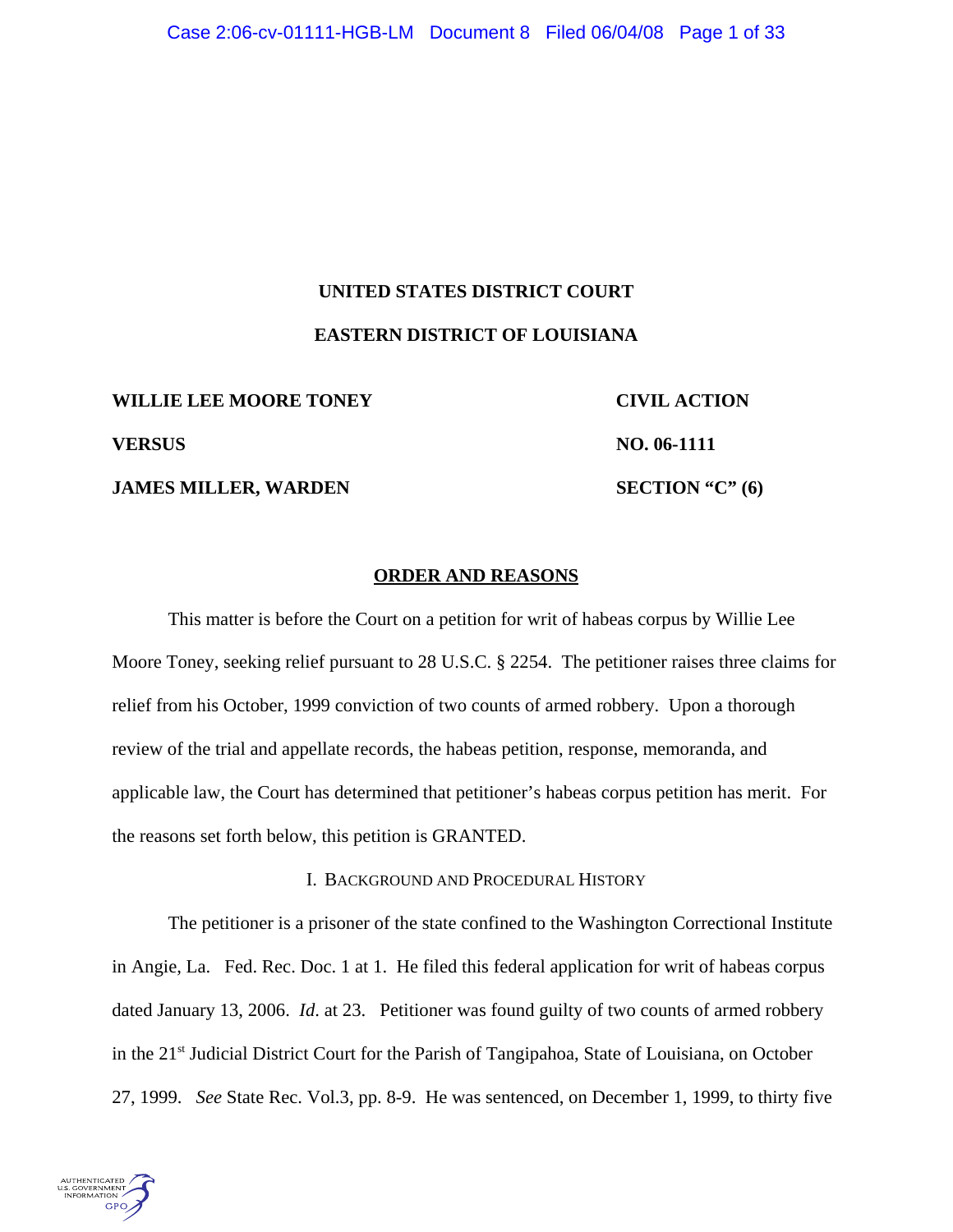#### Case 2:06-cv-01111-HGB-LM Document 8 Filed 06/04/08 Page 2 of 33

years imprisonment on each count, to be served concurrently with one another. State Rec. Vol.

3, p. 11; *see also* State Rec. Vol. 2, *State v. Toney*, 2000-KA-1017, at p. 2 (La.App.1 Cir.

#### 2/16/01).

The following facts are taken from the Statement of Facts of the Louisiana Court of

Appeal, First Circuit :

On March 1, 1999, Betsy Brantley and Randy Duhe were walking together outside the library on the campus of Southeastern Louisiana University whey they were robbed at gunpoint by a black male with a stocking pulled partially over his face. The man had been standing near them for approximately fifteen minutes prior to the robbery. He did not pull the stocking over his face until he approached the couple and spoke to them. After the robbery he told the two to turn around and run. They immediately reported the incident to the police. Defendant was eventually identified as a suspect and was later positively identified by both victims as the man who robbed them. Defendant was then arrested for two counts of armed robbery.

*State v. Toney*, 2000 KA 1017 (La. App. 1 Cir., 2/16/2001) (unpublished).

Petitioner made a motion for appeal that was granted by the court on January 20, 2000. State Rec. Vol. 3, pp. 44-45. The Court of Appeal of Louisiana, First Circuit, affirmed petitioner's conviction on February 16, 2001. State Rec. Vol. 2. The Louisiana Supreme Court denied a subsequent application for writ of certiorari on February 1, 2002. State Rec. Vol. 1. Petitioner's conviction and sentence thus became final on May 3, 2002, when his time for seeking a writ of certiorari from the United States Supreme Court expired.

On January 28, 2004, petitioner filed an application for post conviction relief in the trial

court. State Rec. Vol. 1. The trial court denied his application "on the face of the pleadings" on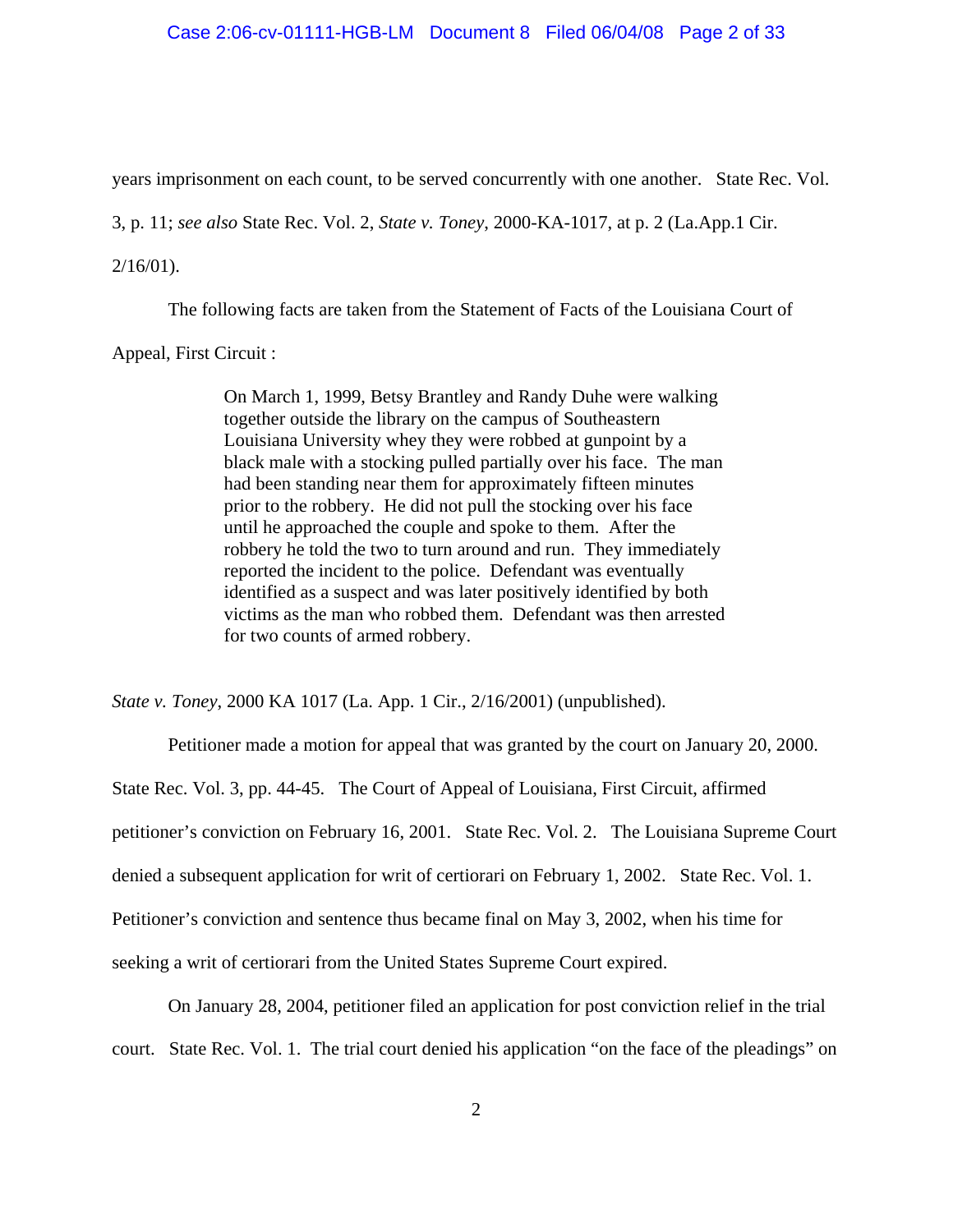# Case 2:06-cv-01111-HGB-LM Document 8 Filed 06/04/08 Page 3 of 33

February 2, 2004. *Id.* His application for writ to the Louisiana First Circuit was initially denied on May 17, 2004 because "[r]elator did not include a copy of the application for postconviction relief, the court's ruling, and any documentation from the trial court record to support the claims raised in the application for postconviction relief." *Id.* A subsequent application to the Louisiana First Circuit was then denied on October 18, 2004. *Id.* The Louisiana Supreme Court denied petitioner's application for supervisory/and or remedial writs on December 16, 2005. Petitioner filed the instant petition in this Court, signed August January 13, 2006. Rec. Doc. 1 at 23.

# II. PROCEDURAL REVIEW

#### *A. Custody Requirement*

A petitioner must be "in custody" for a federal court to entertain a petition for habeas relief. 28 U.S.C. § 2241(c); 28 U.S.C.§ 2254(a). Physical incarceration satisfies the custody requirement. *See e.g., Maleng v. Cook*, 490 U.S. 488, 491, 109 S. Ct. 1923, 1925 (1989). Here, petitioner is incarcerated at the Washington Correctional Institute in Angie, La. Rec. Doc. 1. Accordingly, this condition of the Court's subject matter jurisdiction over petitioner's claim for relief is satisfied.

# *B. Venue*

Under 28 U.S.C.A. § 2241(d), venue lies in the district in which the petitioner is incarcerated or the district from which his conviction or sentence was obtained. Petitioner is incarcerated at the Washington Correctional Institute in Angie, Louisiana, which is in Washington Parish, a parish that falls within the Eastern District of Louisiana under 28 U.S.C. §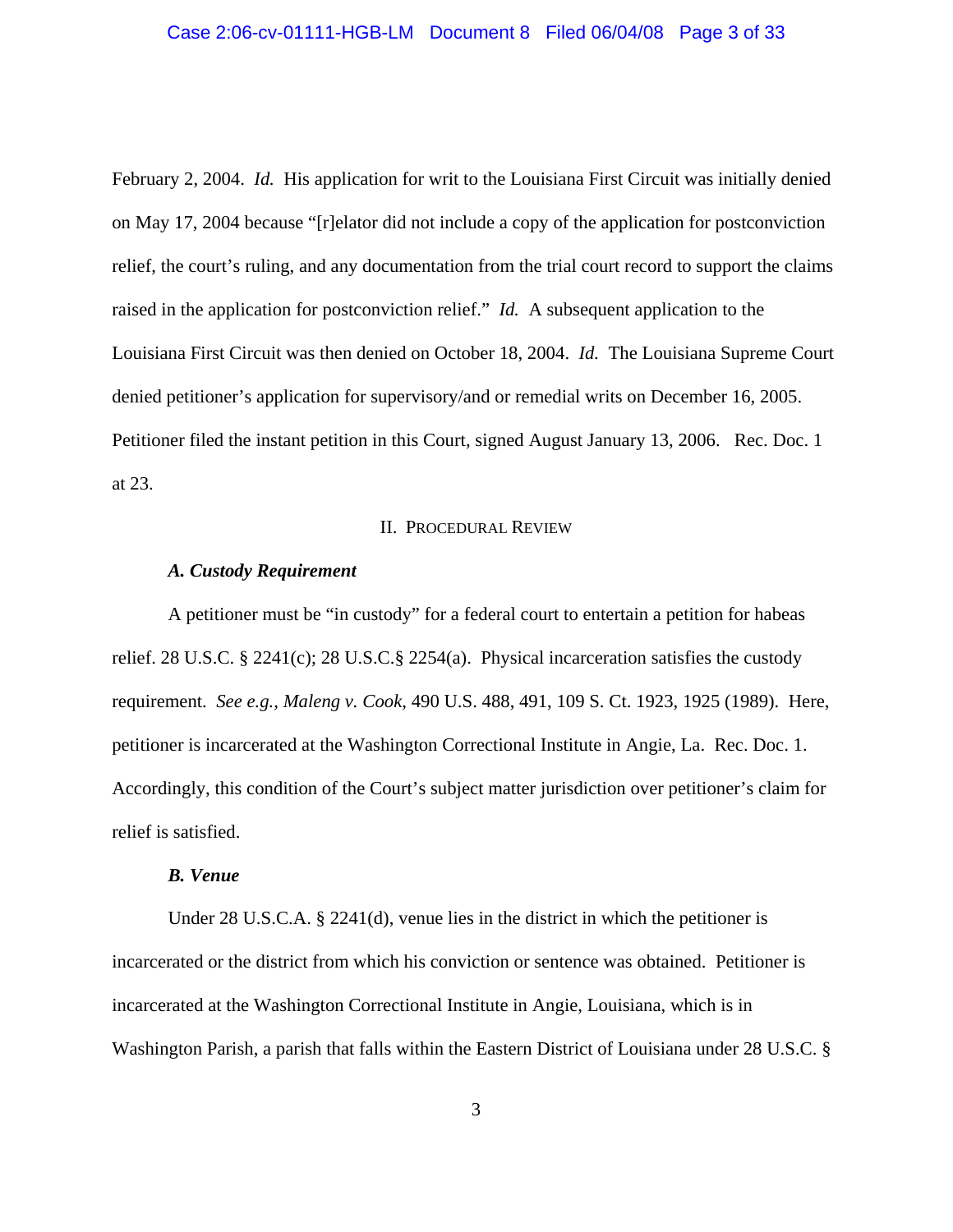98(a). In addition, petitioner was convicted and sentenced in Tangipahoa Parish, which under 28 U.S.C. § 98(a) falls within the Eastern District of Louisiana. Therefore, venue lies for this petition under 28 U.S.C.A § 2241(d).

# *C. Exhaustion*

Petitioner's claims appear to be exhausted as required by AEDPA. Generally, exhaustion of adequate state remedies is a "condition precedent to the invocation of federal judicial relief under [28 U.S.C.§ 2254]." *Preiser v. Rodriquez*, 411 U.S. 475, 489 (1973). To satisfy the exhaustion requirement, the entirety of the factual allegations and legal theories presented to the federal court must have been presented in a procedurally proper manner to the highest state court, here the Louisiana Supreme Court. *See e.g., Anderson v. Harless*, 459 U.S. 4, 6 (1982) (holding a habeas petitioner must have "fairly presented" to the state courts the "substance" of his federal habeas corpus claim) (quoting *Picard v. Connor*, 404 U.S. 270, 275 (1971); *Yohey v. Collins*, 985 F.2d 222, 226 (5th Cir. 1993); *Rose v. Lundry*, 455 U.S. 509 (1982). It is important to note that the issues in a habeas petition could have been presented to the highest state court on direct appeal, or in a state post-conviction proceeding; either is sufficient and both are not required. *Brown v. Allen*, 344 U.S. 443, 447 (1953); *Myers v. Collins*, 919 F.2d 1074, 1075-77 (5th Cir. 1990). The requirement of exhaustion is now codified by 28 U.S.C.§ 2254(b)(1), which provides, *inter alia*, that habeas relief "shall not be granted unless it appears that (A) the applicant has exhausted the remedies available in the courts of the State . . . ." The other statutory provisions providing exceptions to the exhaustion rule are inapplicable here.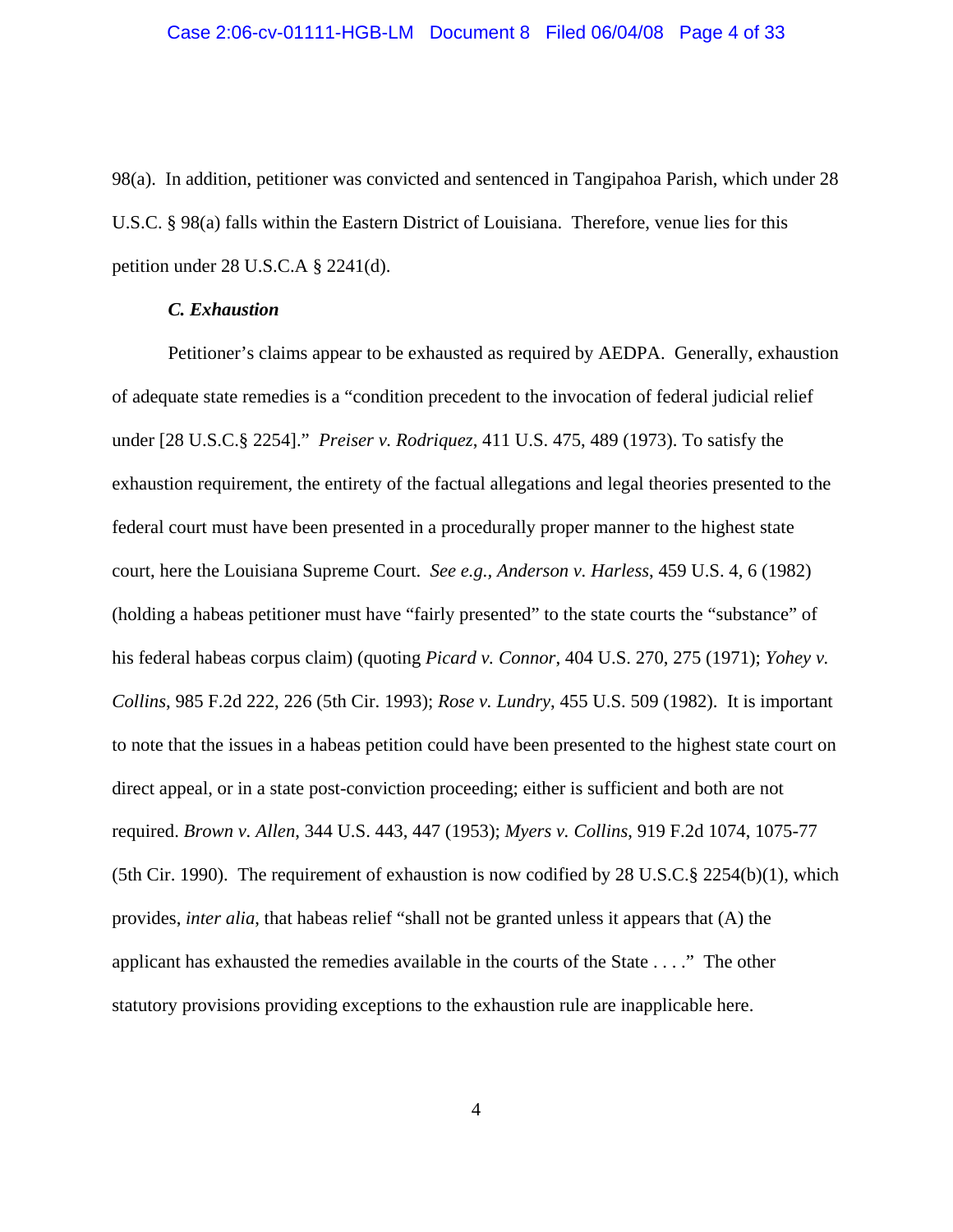Petitioner presents three claims for review in his federal habeas petition. These claims appear to have been raised in his application for post-conviction relief to the Louisiana Supreme Court.<sup>1</sup> Accordingly, petitioner has satisfied AEDPA's exhaustion requirement.

# *D. Timeliness*

The state makes no argument in its response regarding the timeliness of the petition, and the Court, in its discretion, finds that the interests of justice would best be served by addressing the merits of the petition, because petitioner's substantial constitutional rights are implicated. *See Day v. McDonough*, 547 U.S. 198, 210 (2006).

#### III. PETITIONER'S CLAIMS

## *A. Standard of Review*

AEDPA revised 28 U.S.C.§ 2254(d)(1) and (2), furnishing new standards of review for questions of fact, questions of law, and mixed questions of law and fact for habeas petitions. The statute now provides that if a state court has adjudicated a claim on the merits, pure questions of law and mixed questions of law and fact are reviewed under 28 U.S.C.§ 2254(d)(1). *Hill v. Johnson*, 210 F.3d 481, 485 (5th Cir. 2000). Questions of fact are reviewed under 28 U.S.C.§ 2254(d)(2). *Id.* 

<sup>1</sup> Petitioner's applications for writs from denial of post-conviction relief to the Louisiana First Circuit and Louisiana Supreme Court are missing from the record. The three claims raised in the instant petition were raised in his application for post-conviction relief in the trial court, and the state does not argue in its response to the petition that petitioner has not exhausted his state court remedies. Neither the Louisiana First Circuit or Supreme Court provided reasons for their denials. In light of the absence of opposition on exhaustion grounds and because the record seems to be missing the relevant filings in their entirety, the Court will assume petitioner made the same claims in the Louisiana First Circuit and Louisiana Supreme Court that he made in his post-conviction in the trial court.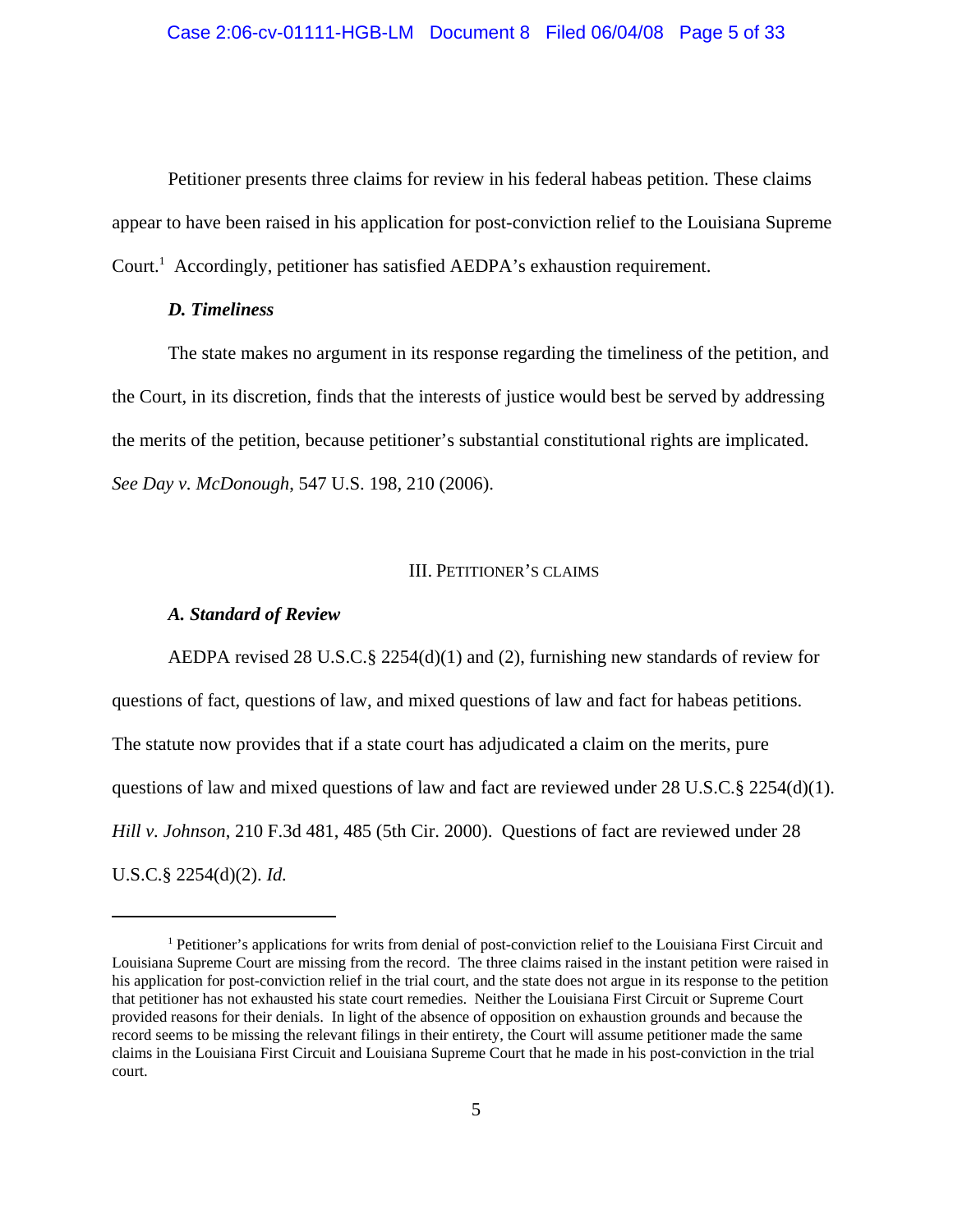Regarding questions of law and mixed questions of law and fact, a federal court must defer to the state court's decision unless it was "contrary to, or involved an unreasonable application of, clearly established Federal law, as determined by the Supreme Court of the United States." 28 U.S.C.§ 2254(d)(1). The United States Supreme Court has noted:

> § 2254(d)(1)'s "contrary to" and "unreasonable application" clauses have independent meaning. A federal habeas court may issue the writ under the "contrary to" clause if the state court applies a rule different from the governing law set forth in our cases, or if it decides a case differently than we have done on a set of materially indistinguishable facts. The court may grant relief under the "unreasonable application" clause if the state court correctly identifies the governing legal principle from our decisions but unreasonably applies it to the facts of the particular case. The focus of the latter inquiry is on whether the state court's application of clearly established federal law is objectively unreasonable, and . . . an unreasonable application is different from an incorrect one.

*Bell v. Cone*, 535 U.S. 685, 694 (2002) (internal citations omitted). As to questions of fact, a state court's factual findings are presumed to be correct and a federal court "will give deference to the state court's decision unless it was based on an unreasonable determination of the facts in light of the evidence presented in the state court proceeding." *Hill*, 210 F.3d at 485; 28 U.S.C.§  $2254(e)(1)$ .

# *B. Petitioner's Claims*

Petitioner raises the following claims in his petition:

- 1. The state trial court erroneously denied petitioner's actual innocence claim;
- 2. The state trial court erroneously denied petitioner's claim for alibi witness testimony;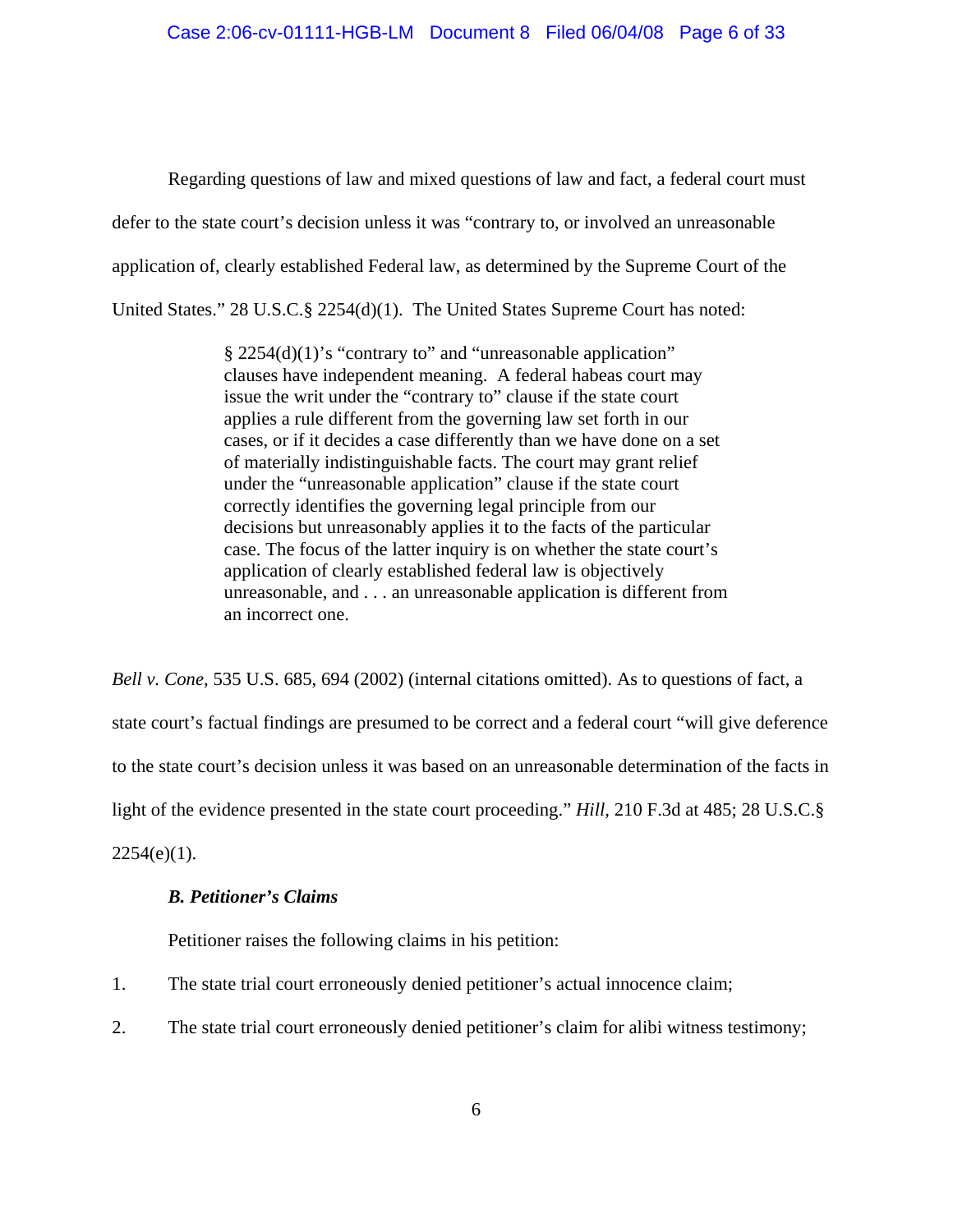3. The trial court erroneously denied petitioner's claim of ineffective assistance of counsel.

The petitioner raised his second claim on direct review and each of his claims in his postconviction relief proceedings. The state argues that the state courts properly determined each claim to be without merit.

# *C. First Claim : Actual innocence; Insufficiency of the Evidence*

In his first claim, petitioner argues that the state trial court, and then the state appellate and supreme courts in denying his writ applications, erred in denying his actual innocence claim. First, he claims that he is innocent of the crime committed. He then claims that the state produced insufficient evidence to prove him guilty beyond a reasonable doubt of each element of the crime, as required by the due process clause of the Fourteenth Amendment.

A claim of insufficiency of the evidence is a mixed question of law and fact, requiring this Court to examine whether the state court's denial of relief was contrary to or an unreasonable application of clearly established United States Supreme Court precedent. *Penry v. Johnson*, 215 F.3d 504, 507 (5th Cir. 2000). More specifically, this Court must determine whether the state courts reasonably applied the due process standard set out in *Jackson v. Virginia*, 443 U.S. 307, 99 S. Ct. 2781, 61 L. Ed. 2d 560 (1979). *See also Guzman v. Lensing*, 934 F.2d 80, 82 (5th Cir. 1991). In reviewing a claim of insufficiency of the evidence, a court must determine whether, looking at the elements of the offense, and viewing the evidence in the light most favorable to the prosecution, a rational finder of fact could have found the essential elements of the crime beyond a reasonable doubt. *Jackson*, 443 U.S. at 319. Here, the key issue is not whether the crimes of armed robbery were committed, but whether petitioner committed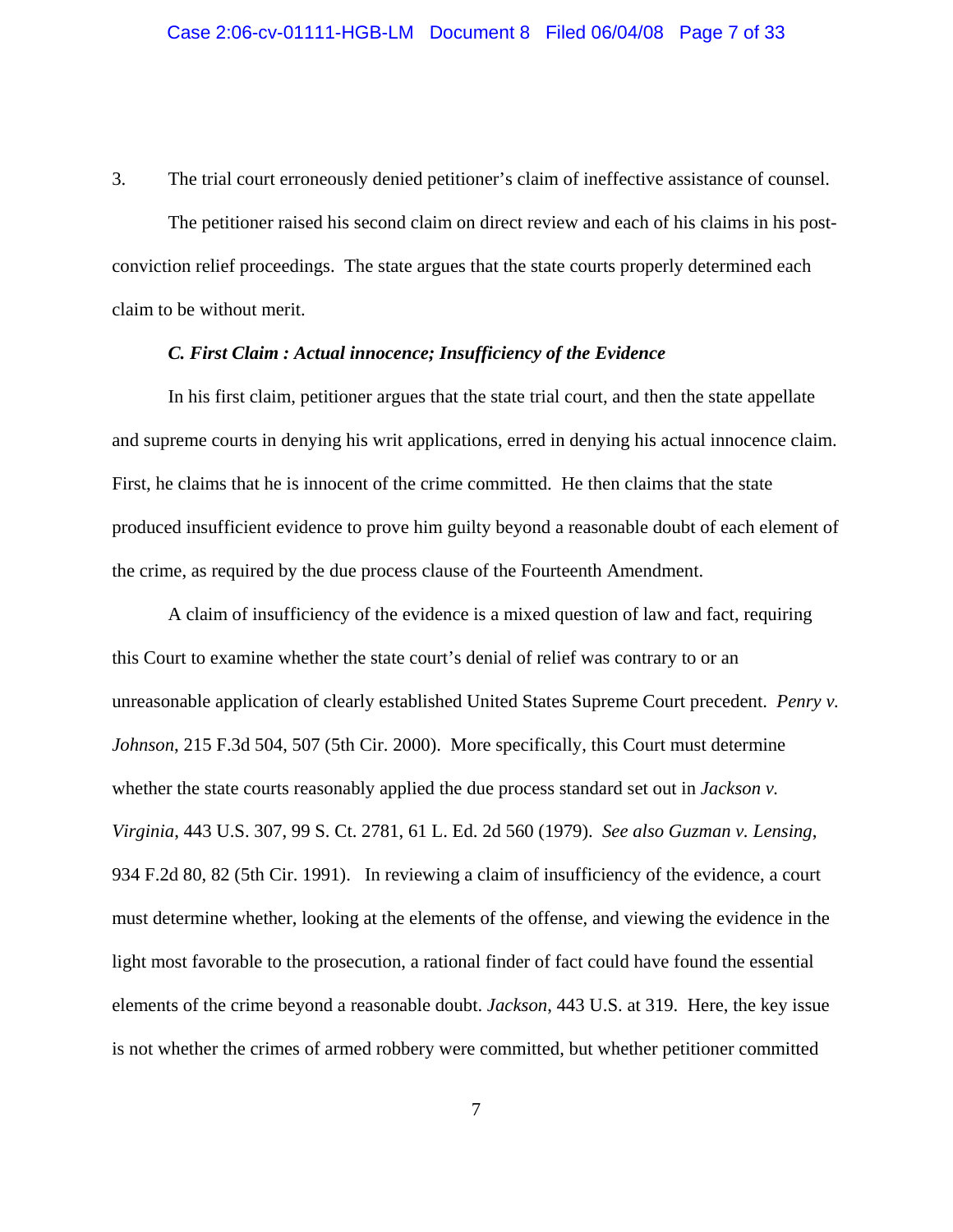# Case 2:06-cv-01111-HGB-LM Document 8 Filed 06/04/08 Page 8 of 33

them. Under Louisiana law, when identity is disputed, the state must negate any reasonable probability of misidentification in order to satisfy its burden of proof employing the *Jackson* standard. *State v. Smith*, 430 So.2d 31, 45 (La. 1983). That is, this Court must determine whether the state court reasonably determined, in viewing all of the evidence in the light most favorable to the prosecution, a rational jury could have concluded that the state negated any reasonable probability of misidentification.

Based on the evidence produced at trial, this standard was met. The state produced the eyewitness testimony of the two victims of the robbery, Betsy Brantley and Randy Duhe, who both identified petitioner as the perpetrator at trial. Both had independently picked petitioner's photograph out of a photographic lineup. State Rec. Vol. 3 at 230-31; Vol. 4 at 251 In addition, the testimony of two other witnesses tended to corroborate that petitioner had committed the robbery: Alex Lambert and Ben Broussard, two students at the university, testified that they watched a man who matched a description of the robber, though not without inconsistency, $2$  run from the general location and at the general time of the robbery to a car parked outside of the dorm. *Id.* at 274, 291. They testified this car was distinctive: it was a big, old, baby blue colored, American model with spokes and a dent on the left side. *Id.* at 275-76, 291, 297. The car had trouble starting and was very noisy. *Id.* at 275, 292. After a police officer investigating

<sup>&</sup>lt;sup>2</sup> Victim Betsy Brantley testified that the perpetrator was wearing a red basketball jersey, with black and white piping (perhaps a Chicago Bulls jersey), with a white short-sleeved T-shirt underneath. State Rec. Vol. 3 at 203-04, 222, and light or neutral colored panty-hose which he wore over his face during the robbery. *Id.* at 204, 218. Randy Duhe, the other victim, generally confirmed this description, *id.* at 248, although he could not remember whether the robber was wearing a shirt underneath the jersey or not. *Id.* at 269. However, Lambert testified that the person he witnessed running to the baby blue car was wearing a stocking cap or panty hose on his head that was maybe brown or dark brown, and was wearing a black "starter" jacket (that is a big, long sleeved jacket, per Lambert's description). *Id.* at 298. Broussard testified that the he saw the individual wearing an article of clothing that "was like a basketball jersey," though he could not recall its colors. *Id.* at 274.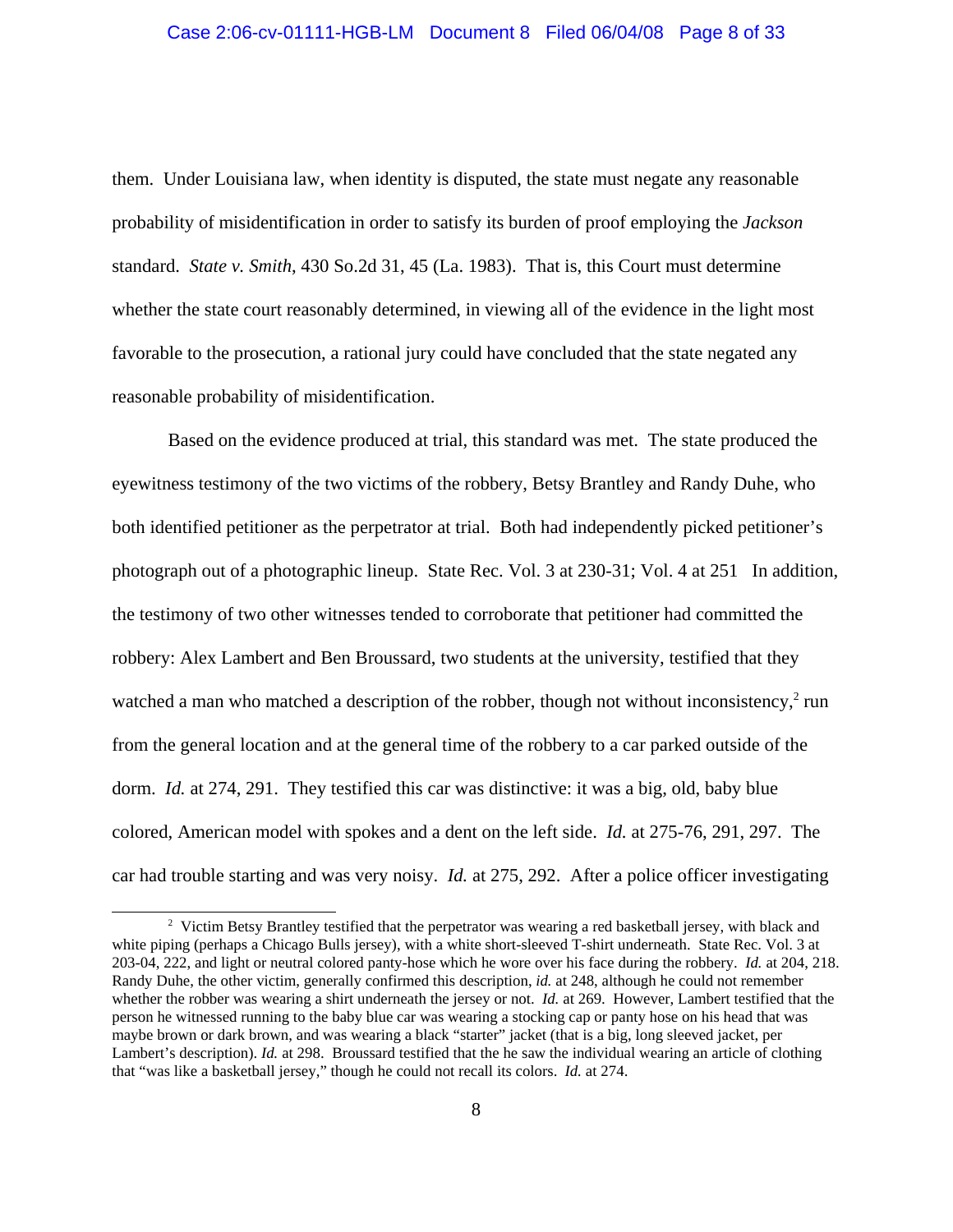the case noticed the defendant in a car matching Lambert and Broussard's description (he noticed the car because of the noise it made when its occupants tried to start it, *id.* at 339), he photographed the vehicle. *Id.* Lambert and Broussard immediately identified the vehicle as the one they saw at the night of the incident, *id.* at 340, and later confirmed this identification when the police drove them past the car. *Id.* at 276, 296, 308, 340. Subsequent to this confirmation, the investigator included petitioner's photograph in a lineup, which, as noted above, the victims almost immediately identified as being of the perpetrator. Furthermore, petitioner did not present an alibi defense at trial that would have undermined the state's case.<sup>3</sup> Therefore, the state court reasonably determined that the jury could have concluded the state had negated any reasonable probability of misidentification, and that there was sufficient evidence to sustain the verdict.

# *D. Petitioner's Second Claim: Trial Court Erroneously Prevented Petitioner from Presenting Alibi Witness Testimony*

Petitioner claims that the trial court erred in refusing to allow the testimony of two alibi witnesses, his sister, Mammie Lee Gails, and Samatha Stewart, his girlfriend. The trial court excluded any such alibi testimony because petitioner had failed to provide notice of alibi to the district attorney as required by LA. C.CR.P. Art. 727. Art. 727(A) provides that, upon written demand of the district attorney the defendant shall respond within ten days of his intent to offer

<sup>&</sup>lt;sup>3</sup> Petitioner's failure to raise an alibi defense is the subject of his second and third claims, and the effect of this failure is discussed below.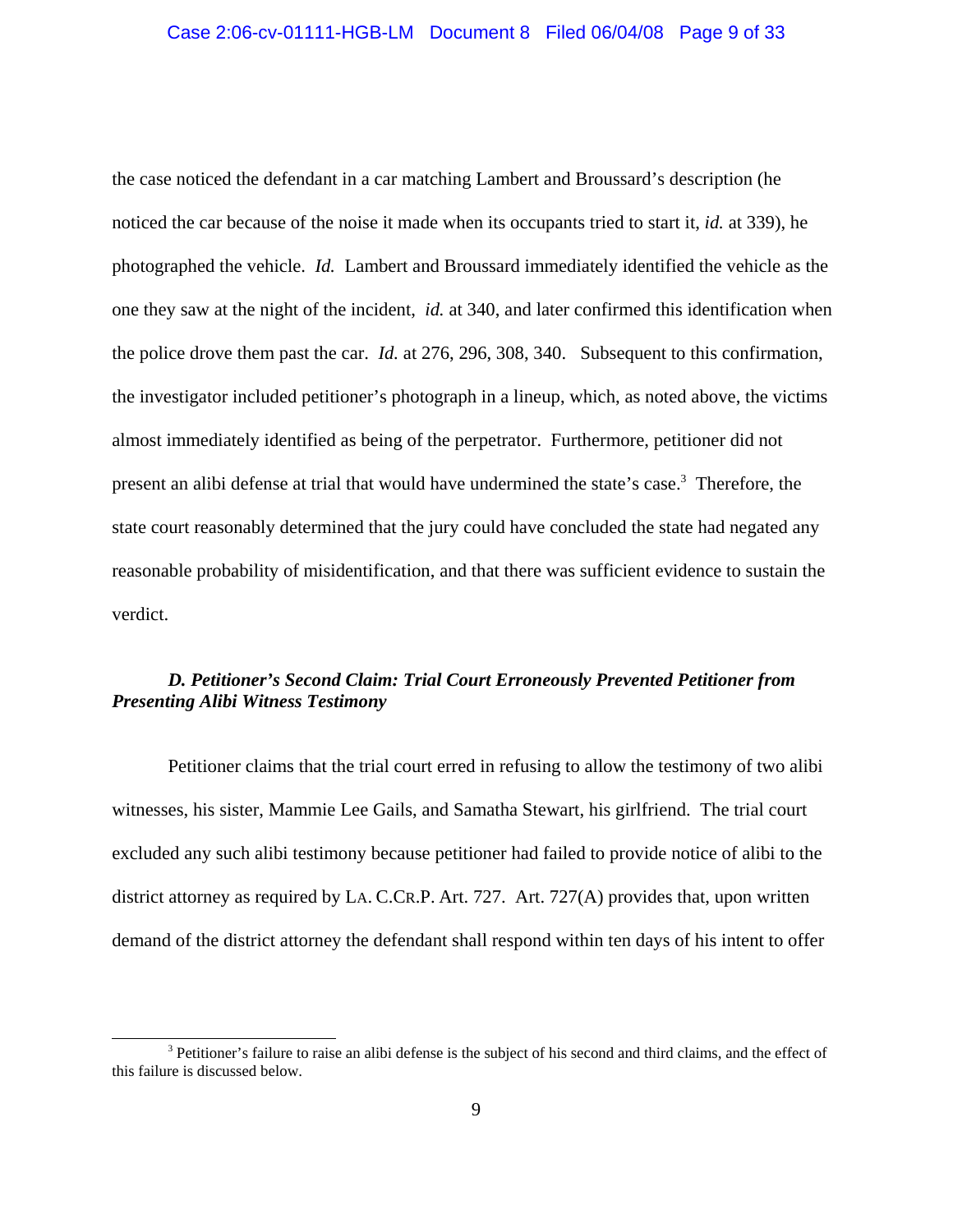#### Case 2:06-cv-01111-HGB-LM Document 8 Filed 06/04/08 Page 10 of 33

an alibi defense.<sup>4</sup> In addition, section (D) provides that the court may exclude the testimony of any undisclosed alibi witness upon the failure of defendant to comply with the requirements of the rule. LA. C.CR.P. ART. 727(D) (this rule further states that it "shall not limit the right of the defendant to testify in his own behalf").

Here, petitioner did not provide the required notice within ten days of the district attorney's June 2, 1999 motion for discovery and inspection, in which it demanded information on petitioner's intention to offer a defense of alibi. State Rec. Vol. 3 at 33. This motion stated the time, date, and place at which the alleged offense was committed, in compliance with the district attorney's obligations under Art. 727(A). Petitioner's original "Answer to Motion for Discovery and Inspection" was filed into the record on May 28, 1999,<sup>5</sup> indicating, in response to the state's question whether defendant intended to produce evidence at trial concerning alibi, "[u]nknown at this time. If there is an alibi, the information will be furnished when acquires [sic]." State Rec Vol. 3 at 32, ¶ 3. Instead, defense counsel provided notice to the state of two alibi witnesses, petitioner's sister and girlfriend, immediately before trial. *Id.* at 162-63. A hearing was held on the issue after the jury was selected but prior to opening arguments. *Id.* at 163-180. Defense counsel, Lloyd Sibley, of Office of the Public Defender, had apparently only recently been assigned to the case. It appears he had taken over the entire caseload of the

<sup>&</sup>lt;sup>4</sup> Art. 727(A) reads in its entirety: "Upon written demand of the district attorney stating the time, date, and place at which the alleged offense was committed, the defendant shall serve within ten days, or at such different time as the court may direct, upon the district attorney a written notice of his intention to offer a defense of alibi. Such notice by the defendant shall state the specific place or places at which the defendant claims to have been at the time of the alleged offense and the names and addresses of the witnesses upon whom he intends to rely to establish such alibi."

<sup>&</sup>lt;sup>5</sup> The confusion caused by the apparent discrepancy of the answer to the state's motion being filed before the filing of the motion itself was addressed by the trial court during a bench conference at trial - it has something to do with setting the motion for a motion date. State Rec. Vol. 4 at 390. This discrepancy does not change the untimeliness of the alibi notice.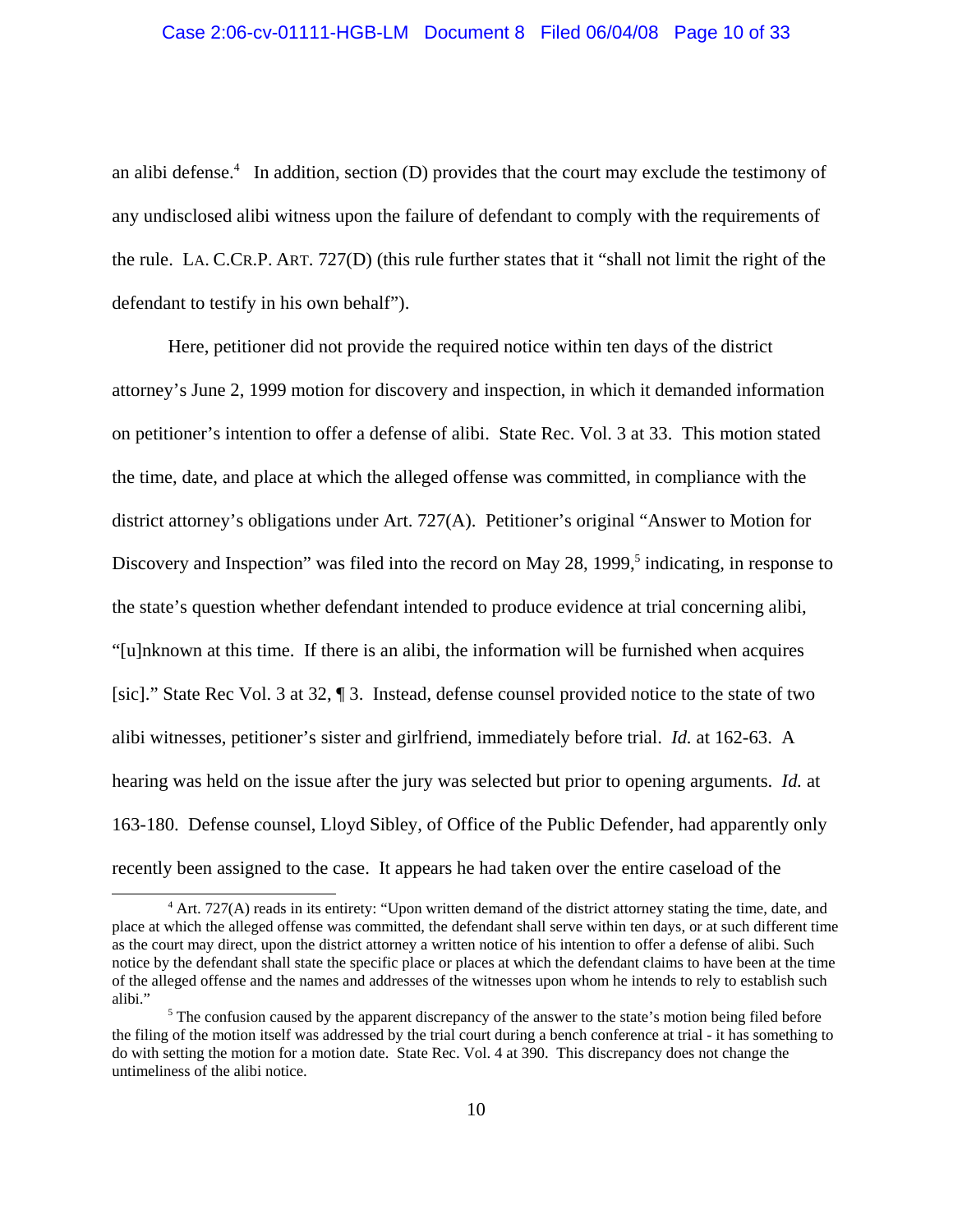# Case 2:06-cv-01111-HGB-LM Document 8 Filed 06/04/08 Page 11 of 33

petitioner's former attorney, C. Reid, including this case, for reasons undisclosed in the record, and had only learned of one alibi witness, Samantha Stewart, fifteen to twenty minutes prior to the hearing, presumably from the defendant himself. *Id.* at 165, 169; *see also Id.* at 170. The prior attorney, Mr. Reid, had orally represented to the district attorney's office approximately in July that the defendant had an alibi witness, apparently his sister. State Rec. Vol. 4 at 389. The prosecutor stated, at a bench conference on the second day of trial, that "[t]here was a representation that was made to me back in July I think it was, that this defendant says he has an alibi witness. He says I don't know who it is, I don't know an address, but I am just telling you this, that is what Mr. Reid told me. The first notice of actual [sic] who the alibi witness was we received at lunch yesterday." *Id.*

Defense counsel attempted to argue, even though Art. 727 had not been strictly complied with, that the defense had good cause such that the court could grant an exception to the requirement of subsection A, and allow the alibi witnesses to testify.<sup>6</sup> *Id.* at 169-180. After defense counsel indicated that the Office of the Public Defender had not obtained knowledge of the identity of the additional witness, Samantha Stewart, until that morning, the court expressed its suggestion that perhaps the defendant himself, as opposed to the Office of the Public Defender, was tardy. *Id.* at 177. Counsel stated that the "defendant represented that he did not provide Mr. Reid with the witness because of the fact that he did not know her address, which was requested. And he learned of that this morning..." *Id.* at 179.<sup>7</sup> The court balked at this:

<sup>&</sup>lt;sup>6</sup>Art. 727(E) provides that "[f]or good cause shown, the court may grant an exception to any of the requirements of Subsections A through D of this Section."

 $<sup>7</sup>$  It is unclear in the record from whom petitioner received this information. At one point, Sibley asked</sup> when precisely he learned Stewart's address. He replied, "She went and got the address this morning," with no further indication who "she" was. *Id.* at 178.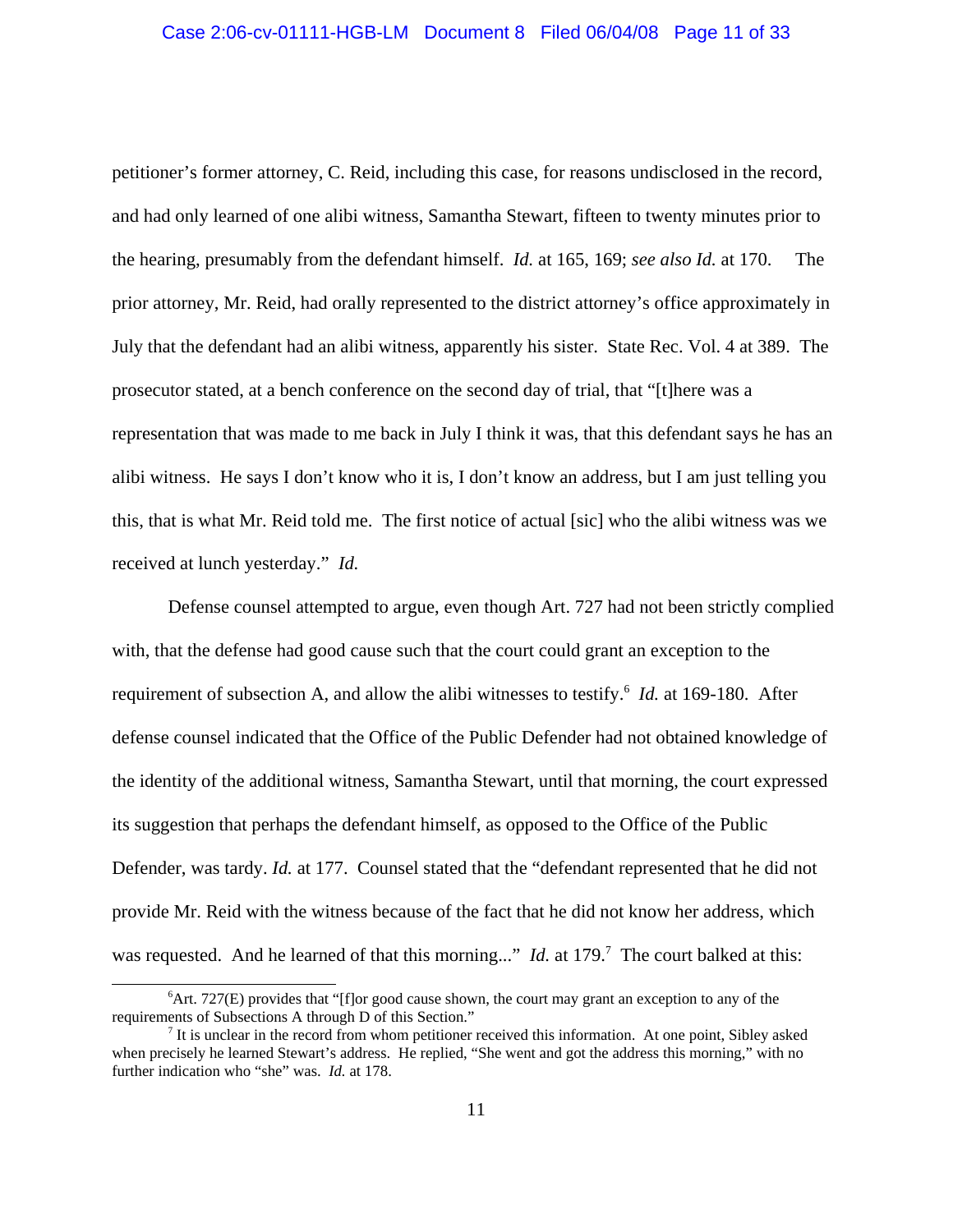# Case 2:06-cv-01111-HGB-LM Document 8 Filed 06/04/08 Page 12 of 33

"You're telling me he knew who the alibi was, just didn't know where she lived? And for some reason, since he didn't know where she lived, he thought it wasn't relative [sic] to ... tell his attorney?" *Id.* at 178. The Court found that this was not good cause, and ruled that Samantha Stewart could not testify as to a defense of alibi. *Id.* at 179-180. Defense counsel promptly objected. *Id.* at 180.

At the bench conference on the second day of trial, the judge discovered he had erroneously believed that proper notice had been given as to the sister, but not as to petitioner's girlfriend. However, proper notice had not been given as to either, and he ruled that neither could testify as to alibi. *Id.* at 393.

Enforcement of the Louisiana notice-of-alibi rule in Art. 727 through exclusion of defense witnesses clearly implicates petitioner's constitutional rights. The Sixth Amendment Compulsory Process Clause and due process require that a criminal defendant be permitted to offer testimony of witnesses in his defense. *Washington v. Texas*, 388 U.S. 14 (1967). This includes the right to have the witness' testimony be heard by the trier of fact. *Taylor v. Illinois*, 484 U.S. 400, 409 (1988). Indeed, "[f]ew rights are more fundamental than that of an accused to present witnesses in his own defense." *Chambers v. Mississippi*, 410 U.S. 284, 302 (1973). The United States Supreme Court held that a similar alibi notice rule in Florida did not violate a criminal defendant's due process rights and did not deprive him of a fair trial, or compel himself to be a witness against himself, in violation of the Fifth, Sixth and Fourteenth Amendments. *Williams v. Florida*, 399 U.S. 78 (1970). The Court deferred, however, questions of the validity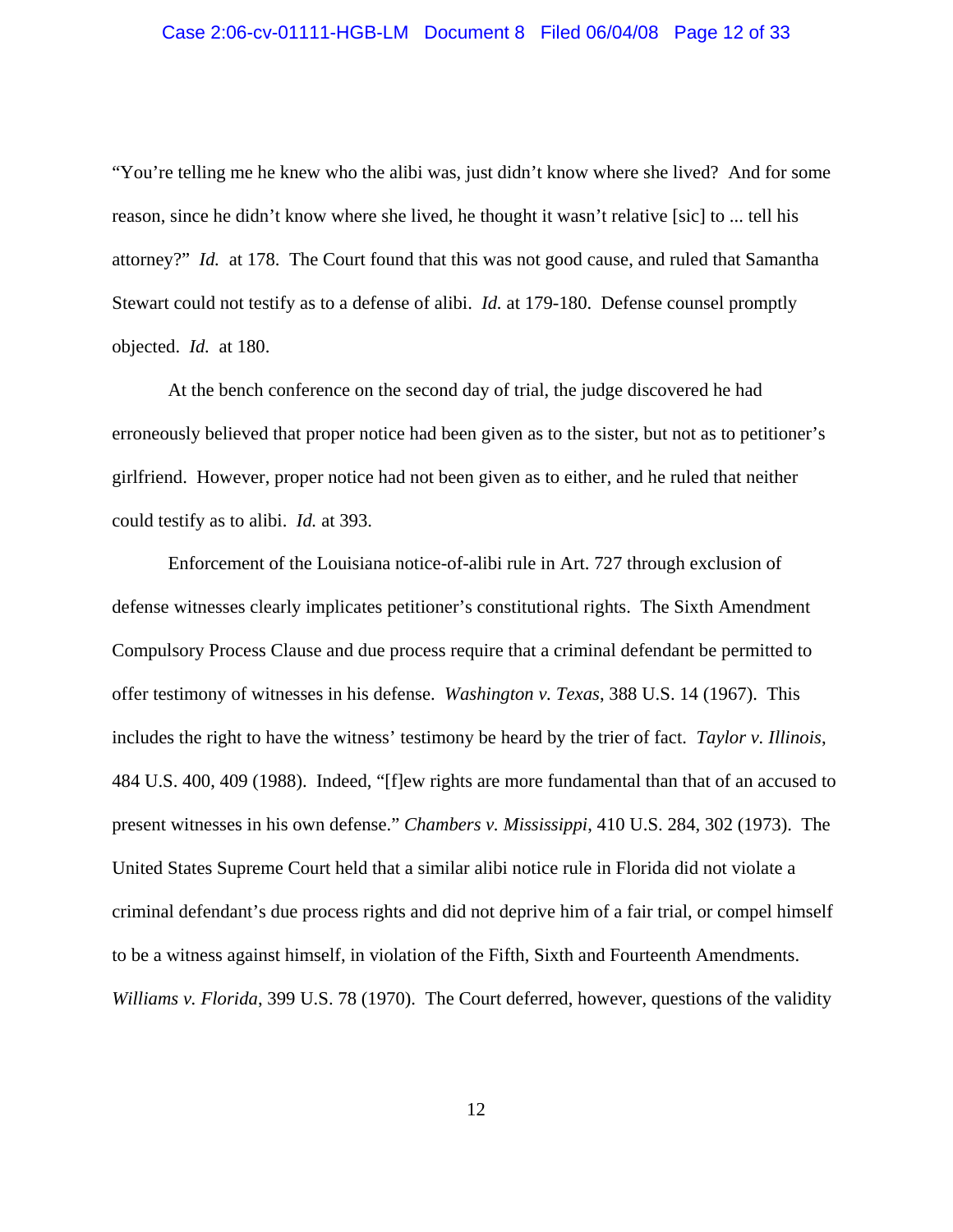#### Case 2:06-cv-01111-HGB-LM Document 8 Filed 06/04/08 Page 13 of 33

of the threatened *sanction*, that is, exclusion, which it noted would raise Sixth Amendment issues. *Id*. at 83 n.14.

The Court has since ruled that the Compulsory Process Clause of the Sixth Amendment may, in certain cases, be violated by the imposition of a discovery sanction that entirely excludes the testimony of a material defense witness. *Taylor*, 484 U.S. at 409. However, the Court also held that the Sixth Amendment does not create an absolute bar to the preclusion of the testimony of a surprise defense witness. *Id.* at 410. *Taylor* involved the failure of the defendant to include the names and addresses of two witnesses in response to the prosecution's discovery motion requesting a list of defense witnesses, pursuant to a general Illinois discovery rule. *Id.* at 403. The logic and holding of *Taylor* clearly extend to the application and enforcement of notice-ofalibi rules, and several courts of appeals have applied it to instances of exclusion based on such rules. *See, e.g., Wade v. Herbert*, 391 F.3d 135 (2nd Cir. 2004); *U.S. v. Nelson-Rodriguez*, 319 F.3d 12 (1st Cir. 2003); *Grooms v. Solem*, 923 F.2d 88 (8th Cir. 1991).8

While a "trial court may not ignore the fundamental character of the defendant's right to offer testimony of witnesses in his favor," that right does not "automatically and invariably outweigh countervailing public interests." *Taylor*, 484 U.S. at 414. The right must be weighed against "the integrity of the adversary process, which depends both on the presentation of reliable evidence and the rejection of unreliable evidence, the interest in the fair and efficient

<sup>&</sup>lt;sup>8</sup> The federal Fifth Circuit has not had occasion to apply *Taylor* in the context of a state or federal notice-ofalibi rule since that case was decided in 1988. Prior to *Taylor*, however, the court had held that the Compulsory Process Clause of the Sixth Amendment forbids the exclusion of otherwise admissible evidence solely as a sanction to enforce discovery rules or orders against criminal defendants, expressly answering the question the Supreme Court had left open in *Williams*. *U.S. v. Davis*, 639 F.2d 239 (5th Cir. 1981); *see also Taliaferro v. Maryland*, 461 U.S. 948(White, J., dissenting from denial of writ of ceriorari) (citing *Davis*). This broader holding, forbidding the exclusion of witnesses as a sanction against criminal defendants in all cases, has been limited somewhat by *Taylor*.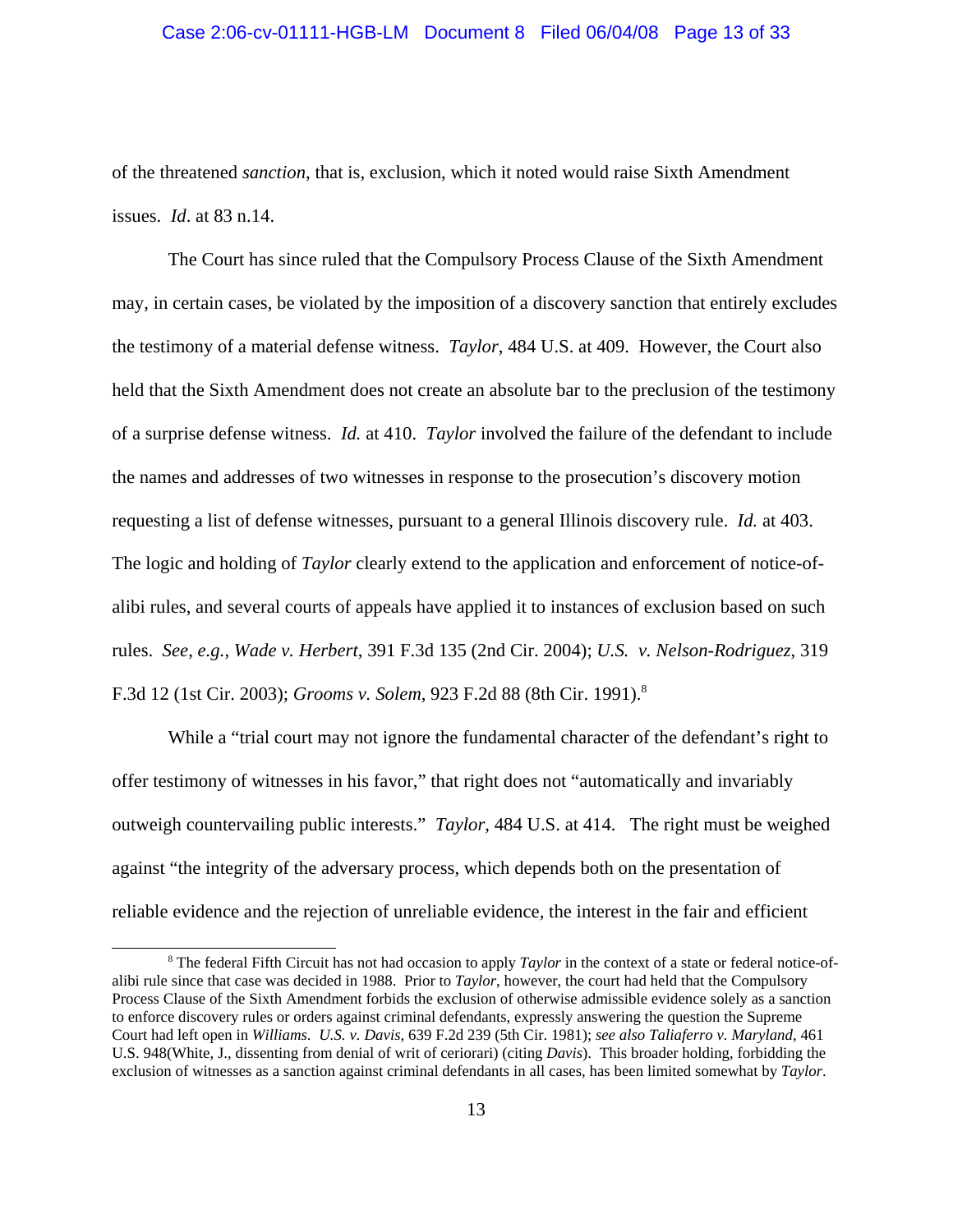administration of justice, and the potential prejudice to the truth determining function of the trial process." *Id.* at 414-15; *see also U.S. v. Mizell*, 88 F.3d 288, 294 (5th Cir. 1996). Of significance in its balancing of the factors in *Taylor* itself, the Court considered the state's interest "in protecting itself against an eleventh-hour defense," and the purpose of discovery to "minimize the risk that a judgment will be predicated on incomplete, misleading, or even deliberately fabricated testimony." *Id.* at 411-12. The Court further stated that:

> A trial judge may certainly insist on an explanation for a party's failure to comply with a request to identify his or her witnesses in advance of trial. If that explanation reveals that the omission was willful and motivated by a desire to obtain a tactical advantage that would minimize the effectiveness of cross-examination and the ability to adduce rebuttal evidence, it would be entirely consistent with the purposes of the Compulsory Process Clause simply to exclude the witness' testimony.

*Id.* at 415.

However, the Court stated that "alternative sanctions are adequate and appropriate in most cases," and that "the reasons for restricting the use of the exclusion sanction to only the most extreme situations are ... compelling in the case of criminal defendants, where due process requires that a defendant be permitted to offer testimony of witnesses in his defense." *Id.* at 413, 417 n.23; *see also Mizell*, 88 F.3d at 294. The Court noted examples of possible alternative sanctions:

> Prejudice to the prosecution could be minimized by granting a continuance or a mistrial to provide time for further investigation; moreover, further violations can be deterred by disciplinary sanctions against the defendant or defense counsel.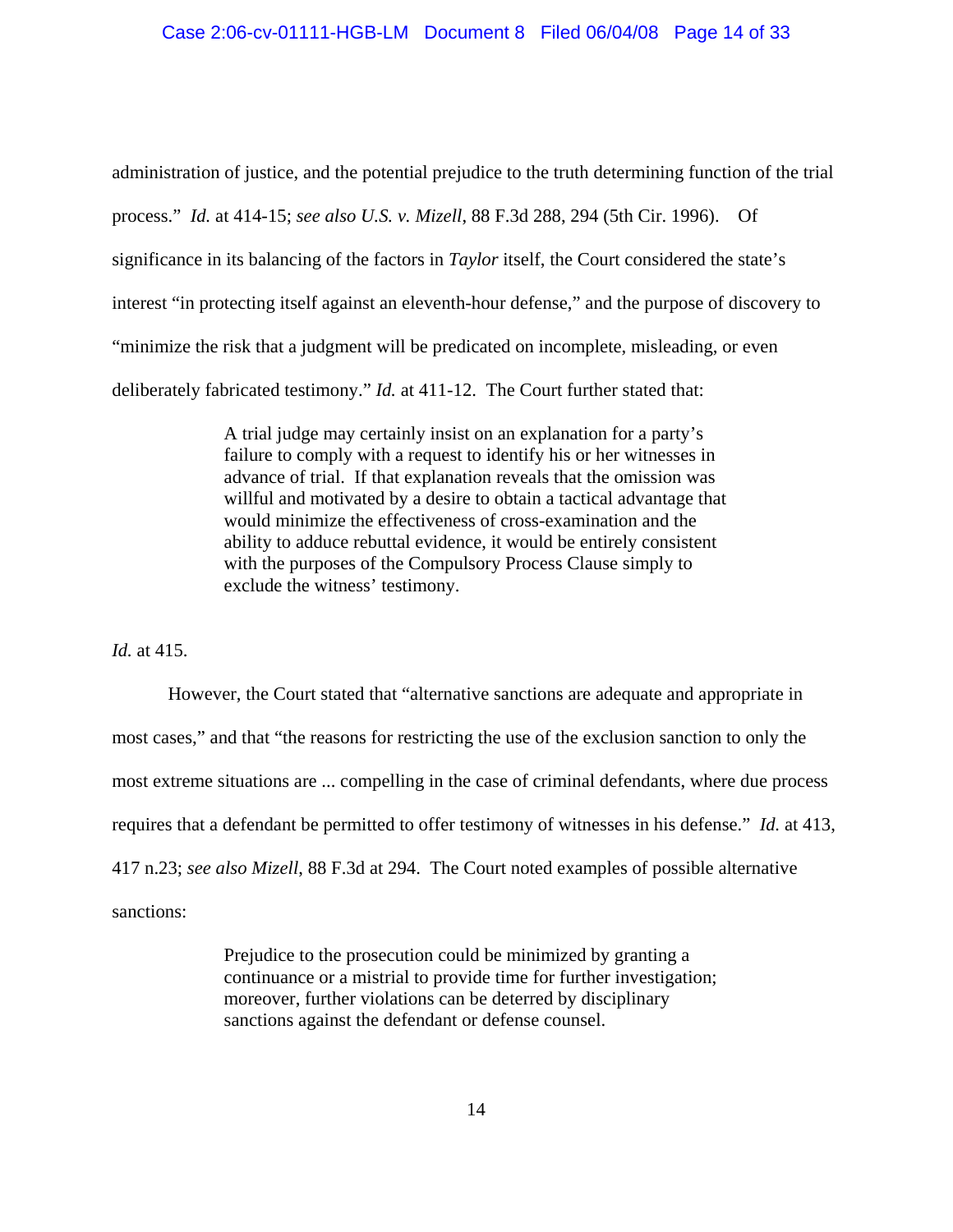*Taylor*, 484 U.S. at 413. Several years after *Taylor*, the Court reiterated that there is no *per se* bar against the exclusion of testimony for failure to comply with discovery rules, in the context of the notice provisions of Michigan's rape-shield law. *Michigan v. Lucas*, 500 U.S. 145 (1991). However, the Court further explained its prior holding: "We did not hold in *Taylor* that preclusion is permissible every time a discovery rule is violated. Rather, we acknowledged that alternative sanctions would be 'adequate and appropriate in most cases.'" *Id.* at 152 (quoting *Taylor*, 484 U.S. at 413). The Court also noted that "[r]estrictions on a criminal defendant's right ... to present evidence 'may not be arbitrary or disproportionate to the purposes they are designed to serve.'" *Id.* at 151 (quoting *Rock v. Arkansas*, 483 U.S. 44, 56 (1987)); *see also Bowling v. Vose*, 3 F.2d 559, 562 (1st Cir. 1993) (stating that "[u]ndoubtedly the interest in the fair and efficient administration of justice is burdened by the introduction of a new defense theory after the government has closed its evidence. Alternative remedies exist however, which adequately and appropriately address fairness and efficiency").

In *Taylor*, where defense counsel did not apprise the court or the prosecution of the two additional witnesses until the second day of trial, after the state's two principal witnesses had completed their testimony, the Court found that the "inference that he was deliberately seeking a tactical advantage is inescapable." *Taylor*, 484 U.S. at 417. It concluded that "it is plain that the case fits into the category of willful misconduct in which the severest sanction [of exclusion] is appropriate." *Id.* Here, however, there is no suggestion at all that defense counsel waited until the day of trial to notify the state of alibi witnesses in a willful attempt to gain tactical advantage. Defense counsel had only recently been appointed to the case, and did not learn of Samantha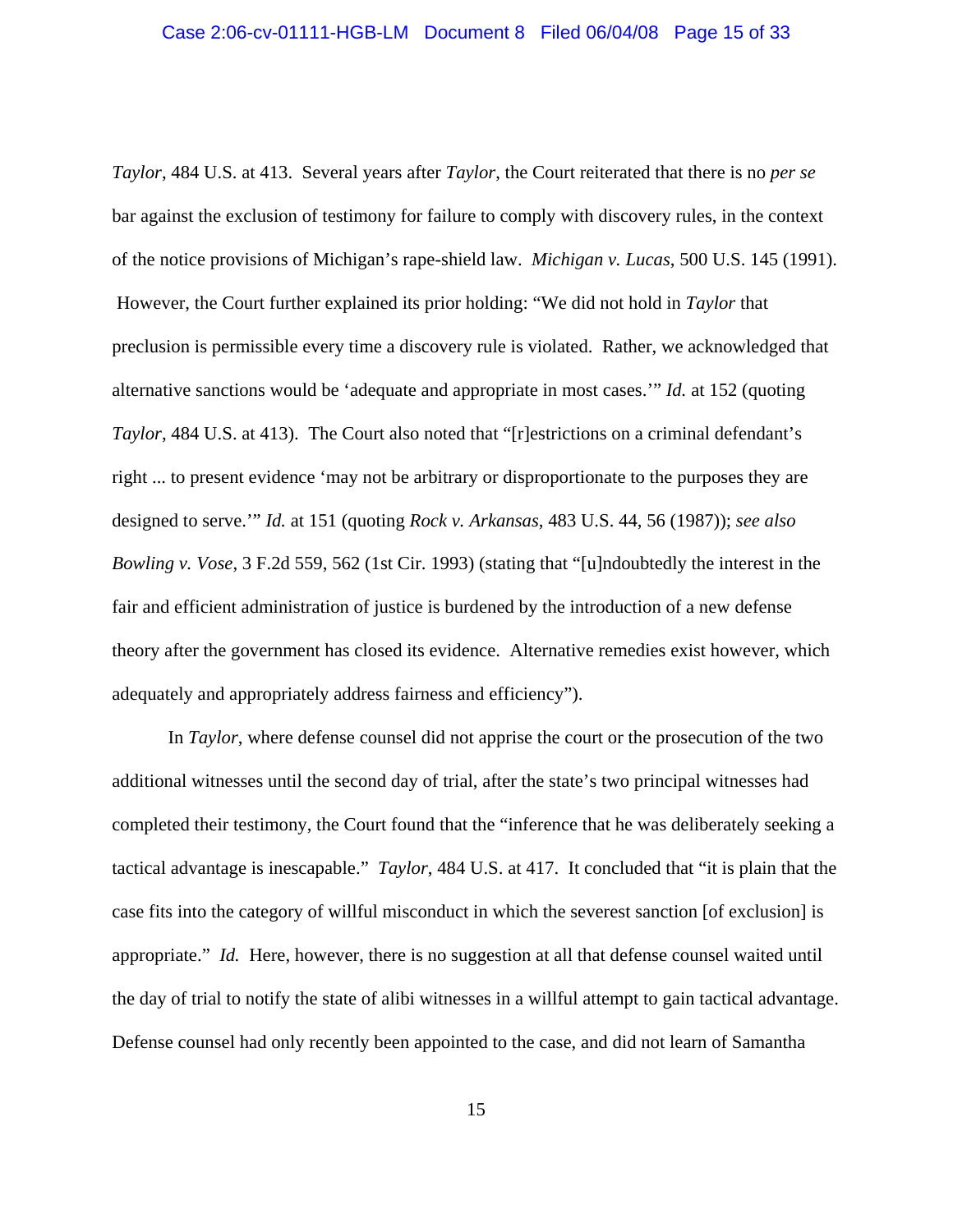# Case 2:06-cv-01111-HGB-LM Document 8 Filed 06/04/08 Page 16 of 33

Stewart's name or even existence as a potential witness until fifteen or twenty minutes before he relayed that information to the prosecution. Indeed, any suggestion of willfulness or attempt to gain tactical advantage is undermined by the fact that the police had been told during the initial investigation by both petitioner's sister and his girlfriend that he could not have committed the robbery based on their knowledge of his whereabouts at the time of the crime. In addition, petitioner's former counsel had apparently made an oral representation to the prosecutor that petitioner had told him of the existence of an alibi witness. State Rec. Vol. 3 at 167-68. Under the circumstances, there is no indication that the petitioner himself was attempting to gain any tactical advantage by contributing to the failure to give notice of alibi in a timely fashion.

The lack of willfulness and attempt to gain tactical advantage significantly undermines the justification for exclusion in light of defendant's right to compulsory process; most cases upholding the preclusion of an alibi defense have involved willful misconduct by the defense. *U.S. v Portela*, 167 F.3d 687 (1st Cir.1999), *citing Bowling*, 3 F.3d at 561-62 (collecting cases). Indeed, the Ninth Circuit has even held that under *Taylor*, only willful discovery violations justify the sanction of exclusion. *See U.S. v. Peters*, 937 F.2d 1422, 1426 (9th Cir. 1991). While such a rule may go too far in some cases, there is no question that the state trial and appellate court should have considered the lack of willfulness before imposing the "severest sanction" of exclusion.

In addition, there was not the significant threat of irreparable prejudice to the prosecution in this case that exists in many. *See Wade*, 391 F.3d at 144 (considering the difficulty the prosecution would have finding witnesses who could remember the events of a crime four years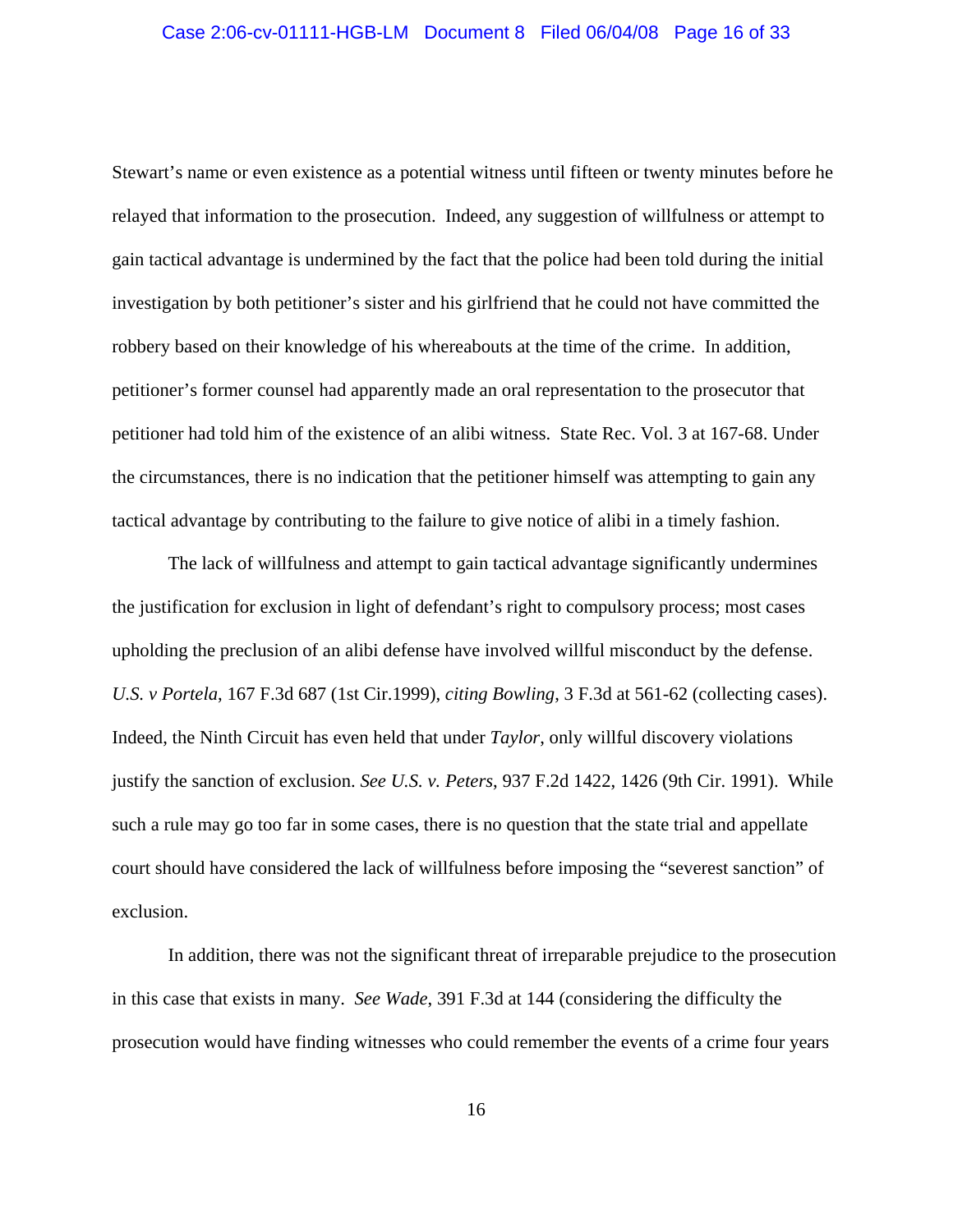past to rebut newfound alibi witness' story, where defendant had fled to another city and used a false name for three years). In a case like *Wade*, the less severe remedy of continuing trial can do little to mitigate the prejudice to the prosecution, which may be unable to find witnesses who could remember details to rebut an alibi to a long past crime. Here, the robbery had occurred on March 1, 1999. Trial was held in October of the same year, a relatively brief period of time after the crime. Furthermore, as noted above, the prosecution and police had at least some actual knowledge of the existence and nature of Gails and Stewart's likely testimony, and they were readily available for further investigation. Thus the prejudice to the prosecution that would have resulted from the imposition of a continuance would have been minor. The *Taylor* Court recognized the role of discovery rules in minimizing the risk that fabricated testimony will be believed. *Taylor*, 484 U.S. at 413-14. Here, while there is no guarantee that the testimony of petitioner's sister and girlfriend would not have been fabricated, there is no reason to believe such a possibility was compounded by the eleventh-hour nature of the formal notice. Both witnesses indicated to the police the nature of their alibi testimony very soon after the crime. Any biases or weaknesses in their testimony was properly for cross-examination by the government to reveal, and their credibility for the jury to assess.

Despite *Taylor*'s recognition of the fundamental nature of petitioner's Sixth Amendment Right to Compulsory Process, including the right to have a witness' testimony heard by the trier of fact, and the balancing that must be employed before the "severest" sanction of exclusion is imposed, there is no evidence that the trial court here even weighed the relevant factors. The transcript of the hearing on the prosecution's motion reveals that the court was focused almost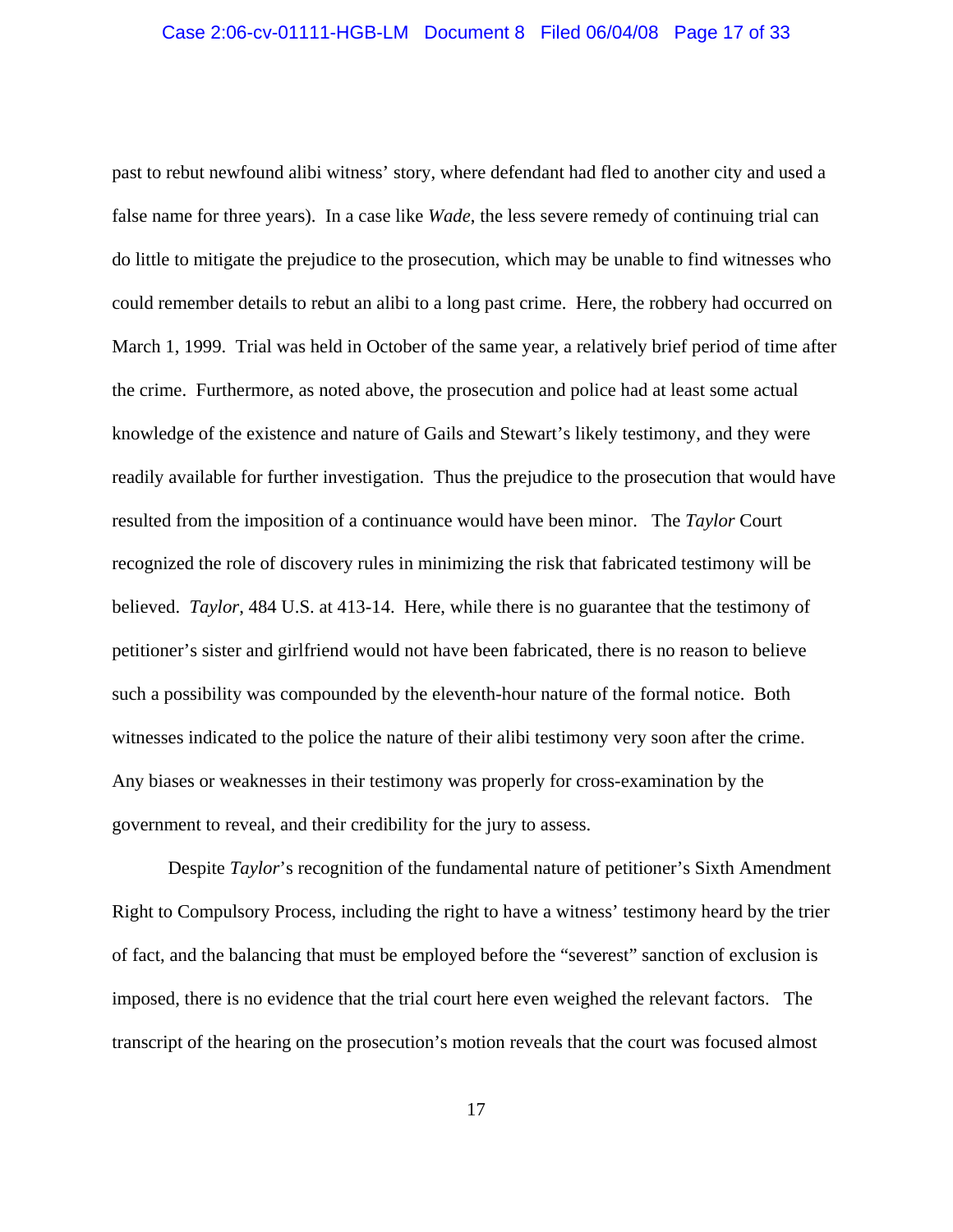exclusively on whether the notice-of-alibi rule had been complied with, and seemed to envision only exclusion as a necessary sanction if it had not. *See e.g.*, Vol. 3 at 170.<sup>9</sup> The court's consideration of "good cause" consisted only of inquiry into defendant's failure to inform counsel of the existence of Samantha Stewart because he did not know her address and his duty to aid in his own defense. There was no inquiry whatsoever into cause for the failure to timely notify the prosecution of his intention to offer his sister as an alibi witness.<sup>10</sup> Although the Louisiana First Circuit on appeal noted that defense counsel argued prior to the court's ruling that the state had knowledge of both witnesses because each of them had spoken with one of the investigating officers, *Toney*, 2000-KA-1017 at 6, this was not argued in the context of the effect such partial notice had on the prejudice to the state. It appears the trial court did not consider the degree of prejudice to the state, the willfulness of defendant's failure to give notice, or whether the failure stemmed from an attempt to gain tactical advantage.

Just as importantly, the trial court displayed no consideration of any alternative sanctions or remedies short of exclusion of defendant's witnesses, such as a continuance of the trial to afford the prosecution an opportunity to investigate the witnesses' accounts. Indeed, it appears that the court felt compelled by the rule, once it found that the rule had not been complied with, to exclude any testimony of alibi. *See supra*, note 8. The appellate court went further than the

<sup>&</sup>lt;sup>9</sup> The court stated: "If answers weren't given timely  $-1$  guess what I'm saying is, is that we're going strictly by the law. If there's been no traversals; if it has not been properly complied with from a general discovery standpoint, there's not much I can do at this time." *Id.* 10 Interval of petitioner's intention to offer his sister, in particular, as <sup>10</sup> The failure to properly notify the prosecution of petitioner's intention to offer his

an alibi witness raises serious ineffectiveness of counsel concerns, as petitioner told Reid she would act as an alibi witness, and he surely knew and could have told counsel of her address; he apparently lived with her. State Rec. Vol. 3 at 165-66, Vol. 4 at 402. Petitioner's claim of ineffectiveness of counsel with regards to the failure to give proper notice-of-alibi is discussed below.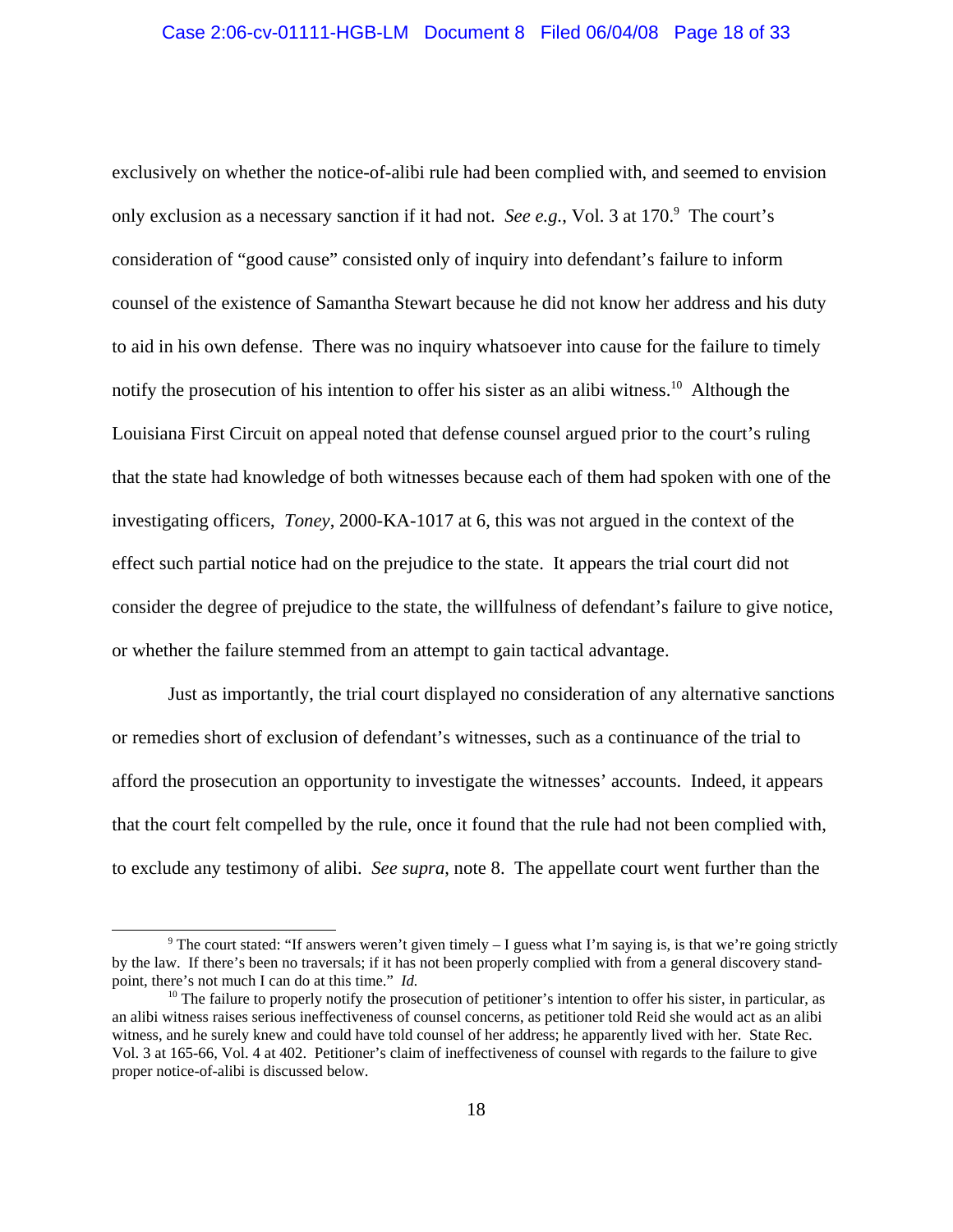# Case 2:06-cv-01111-HGB-LM Document 8 Filed 06/04/08 Page 19 of 33

trial court and weighed factors to be considered "in determining whether the trial court properly exercised its discretionary power to exclude the testimony of an undisclosed witness." *Toney*, 2000-KA-1017 at  $7<sup>11</sup>$  In particular, it considered the prejudice to the prosecution, but it only considered such prejudice as if the specific trial setting was a given, rather than in consideration of the possibility of continuing the trial. Again, there was apparently no willful attempt by the petitioner to gain a tactical advantage in this case by waiting until the last minute to properly notify the prosecution of his alibi witnesses, and there was no argument presented that the prosecution would have been irreparably prejudiced in its investigation if a continuance had been ordered. *See Bowling*, 3 F.3d at 562.

Without any evidence of willfulness on the part of the petitioner or the likelihood of significant prejudice to the state had a continuance been ordered, and in light of the fact that the prosecution had some actual knowledge of petitioner's alibi witnesses, a less severe sanction than the exclusion of both witnesses' alibi testimony would have been "adequate and appropriate" in this case. *Taylor*, 484 U.S. at 413. As such, the Court finds that the trial court erred in excluding the witnesses' alibi testimony, in violation of petitioner's Sixth Amendment right to compulsory process. In addition, because the state appellate court failed to apply *Taylor*

 $11$  The trial court, in contrast, acted as if it had no such discretion. The appellate court applied the factors set out in *U.S. v. Myers*, 550 F.2d 1036 (5th Cir. 1977) to be considered by a trial court prior to exclusion of the testimony of an undisclosed witness under the federal notice-of-alibi rule, FED.R.CR.P 12.1. Such factors are: (1) the amount of prejudice that resulted from the failure to disclose, (2) the reason for nondisclosure, (3) the extent to which the harm caused by nondisclosure was mitigated by subsequent events, (4) the weight of the properly admitted evidence supporting the defendant's guilt, and (5) other relevant factors arising out of the circumstances of the case. Id. at 1043. While the federal rule is identical to Art. 727, *Myers* was decided long before *Taylor*. And although the factors set forth in *Myers* are generally similar to those set forth in *Taylor*, lacking is any guidance to a court to inquire about willfulness, attempt to gain tactical advantage, and the possibility of other sanctions short of exclusion. Because the Court finds that the trial court failed to fully consider the relevant factors under *Taylor*, it need not decide whether full-fledged application of the *Myers* factors might have sufficed in this case.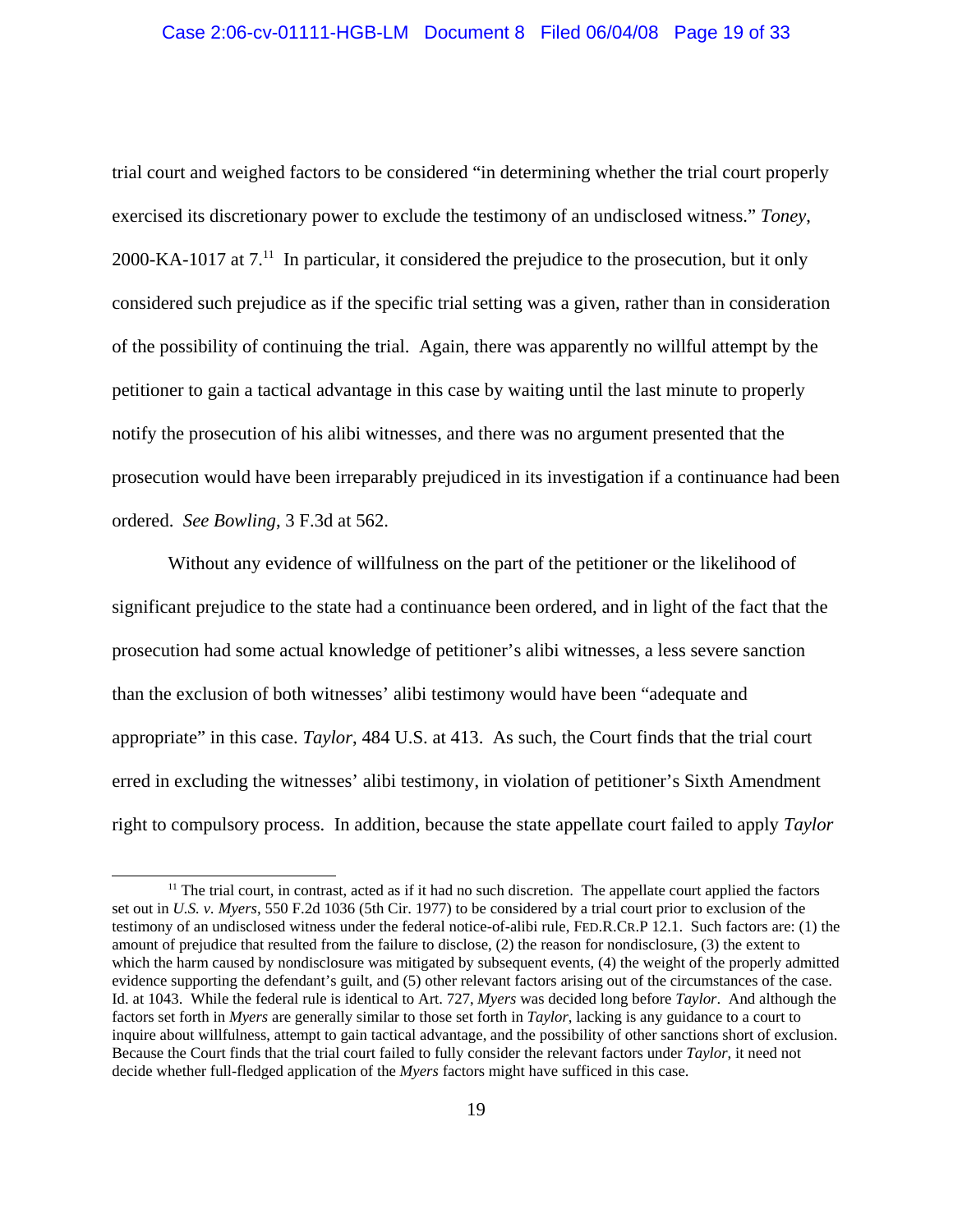and the relevant factors set out therein, including consideration of the possibility of less severe sanctions such as continuation of the trial, the Court finds that its decision was contrary to clearly established federal law as determined by United States Supreme Court precedent.

Even where the trial court has abused its discretion in excluding petitioner's alibi witnesses, such an error would only entitle petitioner to relief if such an error was not harmless. *Mitzell*, 88 F.3d at 295. The Court will consider the harmlessness of the error in section F, below.

# *E. Petitioner's Third Claim: Ineffectiveness of Counsel for Failure to Investigate and Provide Proper Notice of Alibi Defense*

Petitioner also argues that his trial counsel was ineffective, in violation of his Sixth Amendment right to counsel, for failing to investigate exculpatory witnesses or properly notify the prosecution of his alibi witnesses.

In *Strickland v. Washington*, 466 U.S. 668 (1984), the United States Supreme Court established a two-prong test for evaluating claims of ineffective assistance of counsel. A petitioner seeking relief must demonstrate both (1) counsel's performance was deficient *and* (2) that the deficient performance prejudiced his defense. *Strickland*, 466 U.S. at 687.

To prevail on the deficiency prong, petitioner must demonstrate that counsel's conduct fails to meet the constitutional minimum guaranteed by the Sixth Amendment. *Styron v. Johnson*, 262 F.3d 438, 450 (5th Cir. 2001), *cert. denied*, 534 U.S. 1163 (2002). "Counsel's performance is deficient if it falls below an objective standard of reasonableness." *Little v. Johnson*, 162 F.3d 855, 860 (5th Cir. 1998). An analysis of an attorney's performance must take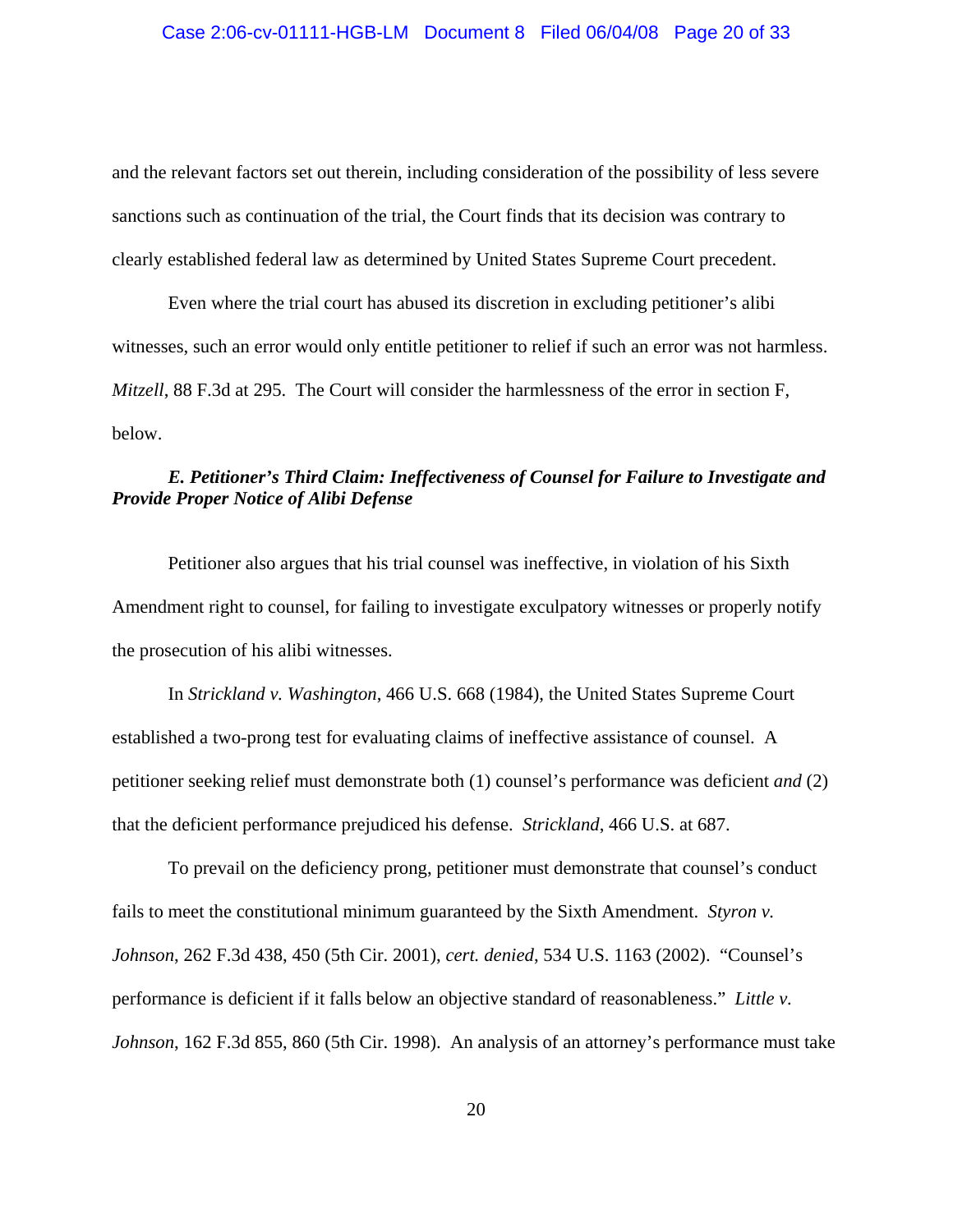# Case 2:06-cv-01111-HGB-LM Document 8 Filed 06/04/08 Page 21 of 33

into account the reasonableness of counsel's actions in light of all the circumstances. *Strickland*, 466 U.S. at 689. "[I]t is necessary to judge . . . counsel's challenged conduct on the facts of the particular case, viewed as of the time of counsel's conduct." *Lockhart v. Fretwell*, 506 U.S. 364, 371 (1993) (quoting *Strickland*, 466 U.S. at 690). Petitioner must overcome a strong presumption that the conduct of his counsel falls within a wide range of reasonable representation. *Crockett v. McCotter*, 796 F.2d 787, 791 (5th Cir. 1986); *Mattheson v. King*, 751 F.2d 1432, 1441 (5th Cir. 1985).

In order to prove prejudice with respect to trial counsel, petitioner "must show that there is a reasonable probability that, but for counsel's unprofessional errors, the result of the proceeding would have been different." *Strickland*, 466 U.S. at 694. In this context, a reasonable probability is "a probability sufficient to undermine confidence in the outcome." *Id.*  The Fifth Circuit has adopted the *Strickland* test holding: "[d]eficient performance is prejudicial only upon a showing that but for counsel's errors, there is a reasonable probability that the ultimate result would have been different and that confidence in the reliability of the verdict is undermined." *Little*, 162 F. 3d at 860-61. In making a determination as to whether prejudice occurred, courts must review the record to determine "the relative role that the alleged trial errors played in the total context of [the] trial." *Crockett*, 796 F.2d at 793.

It is important to note that petitioners bear the burden of proof when asserting a claim for ineffective assistance of counsel. Petitioner "must demonstrate, by a preponderance of the evidence, that his counsel was ineffective." *Jernigan v. Collins*, 980 F.2d 292, 296 (5th Cir. 1993); *see also, Clark v. Johnson*, 227 F.3d 273, 284 (5th Cir. 2000). If a court finds that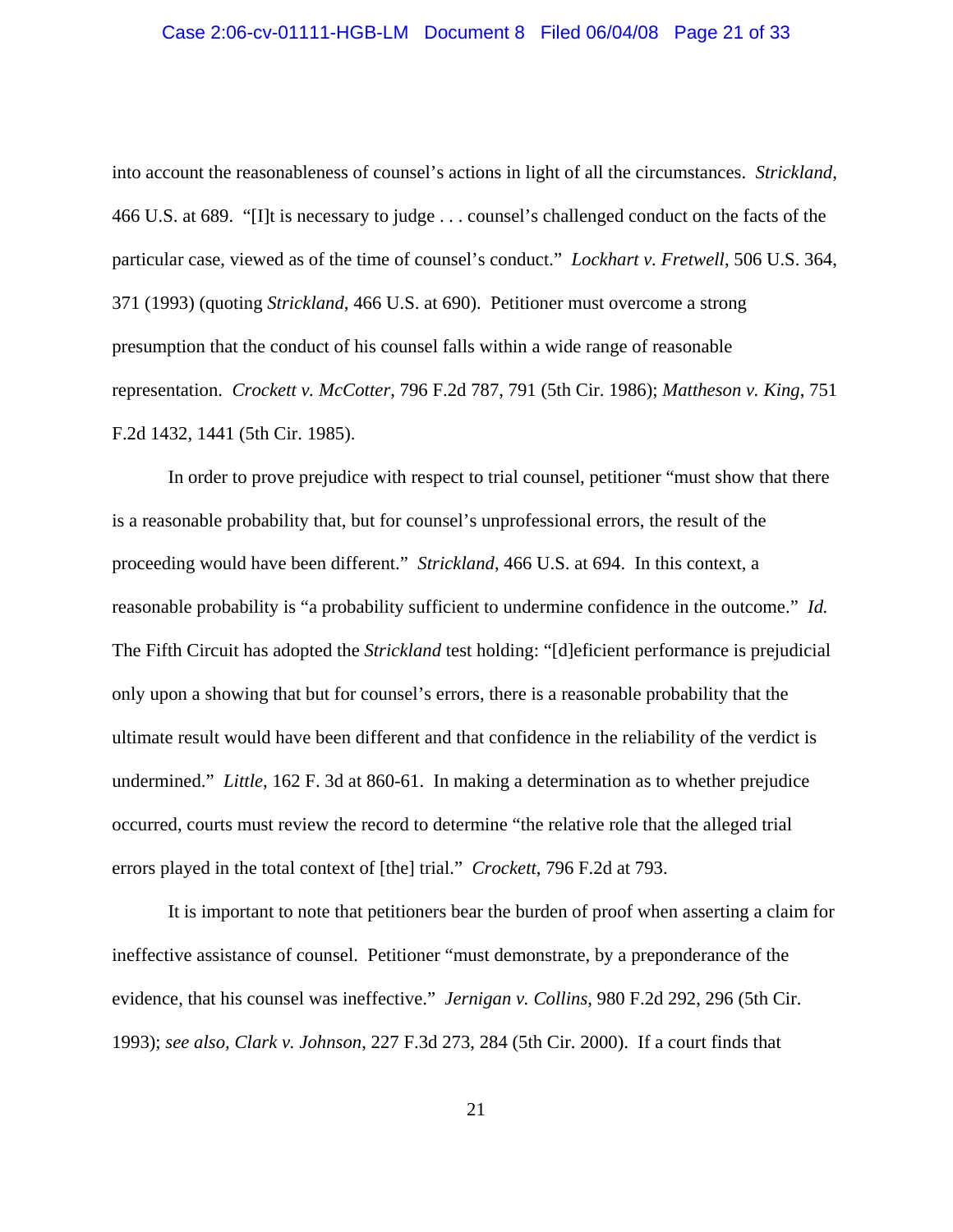## Case 2:06-cv-01111-HGB-LM Document 8 Filed 06/04/08 Page 22 of 33

petitioner has made an insufficient showing as to either of the two prongs of inquiry, i.e., deficient performance or actual prejudice, it may dispose of the claim without addressing the other prong. *Strickland*, 466 U.S. at 697. Furthermore, a claim of ineffective assistance of counsel is a mixed question of law and fact. *Moore v. Cockrell*, 313 F.3d 880, 881 (5th Cir. 2002), *cert. denied*, 538 U.S. 969 (2003). Therefore, this Court must defer to the state court on these claims unless that decision "was contrary to, or involved an unreasonable application of, clearly established Federal law, as determined by the Supreme Court of the United States." 28  $U.S.C.\$ § 2254(d)(1).

The facts underlying petitioner's claim are set out at length above in the discussion of his first two claims. In *Taylor*, the Court rejected an argument that the client should not be held responsible for his lawyer's misconduct:

> The adversary process could not function effectively if every tactical decision required client approval...[i]n responding to discovery, the client has a duty to be candid and forthcoming with the lawyer, and when the lawyer responds, he or she speaks for the client. Putting to one side the exceptional cases in which counsel is ineffective, the client must accept the consequences of the lawyer's decision to forgo cross-examination, to decide not to put certain witnesses on the stand, or to decide not to disclose the identity of certain witnesses in advance of trial.

*Taylor*, 484 U.S. at 418. Here, petitioner is arguing that this is one of those exceptional cases where his counsel was ineffective. The failure of his counsel to notify the prosecution of his alibi witnesses until the day of trial in this case was not rooted in the deliberate seeking of tactical advantage that was apparent in *Taylor*. Instead, the failure appears rooted in incompetence, or at least inadvertence.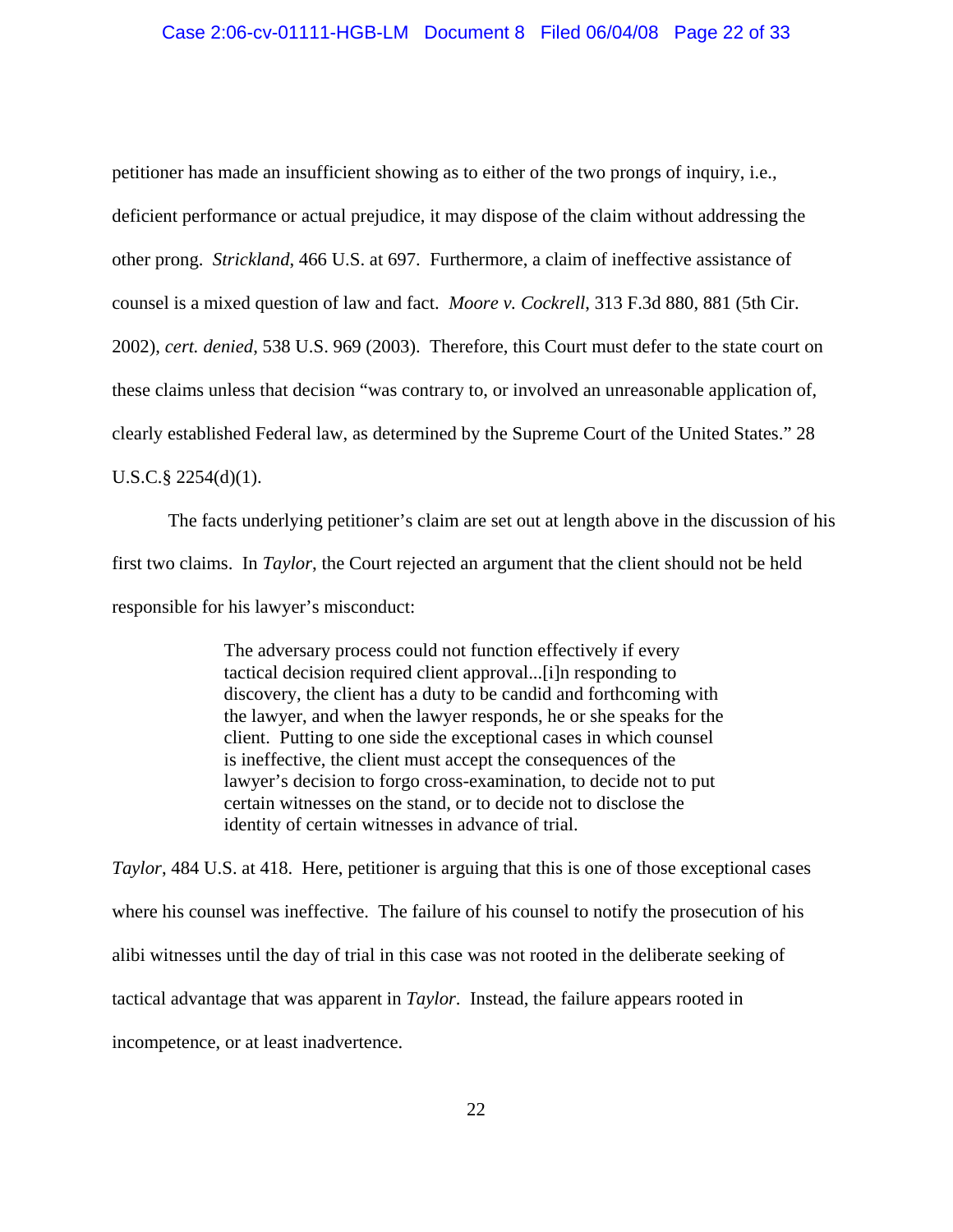The defendant here can perhaps be faulted somewhat for privately concluding that because he did not know Samantha Stewart's address, it was pointless to inform his counsel or the prosecution of her name. But he did, in the very least, tell his original counsel (Mr. Reid) enough that Reid knew to orally indicate to the district attorney an alibi notice might be forthcoming. Indeed, it seems that had counsel made any reasonable inquiry to defendant at all, he could have readily elucidated Stewart's name and investigated further to obtain her address.<sup>12</sup> Ultimately, it was petitioner who obtained Stewart's address and provided it to his trial counsel (Mr. Sibley). State Rec. Vol. 3 at 178. In addition, petitioner did tell Reid that his sister would be an alibi witness. *Id.* at 173. No excuse was given by Sibley for the failure to properly notify the state concerning his sister.

The duty to make reasonable investigations is an essential part of the reasonableness of counsel's performance:

> [S]trategic choices made after less than complete investigation are reasonable precisely to the extent that reasonable professional judgments support the limitations on investigation. In other words, counsel has a duty to make reasonable investigations or to make a reasonable decision that makes particular investigations unnecessary.

*Strickland*, 466 U.S. at 690-91. The complete failure to investigate and interview potential alibi witnesses is not a strategic choice that is to be afforded deference, especially where, as here, such an alibi along with his theory of misidentification comprised petitioner's entire defense.

 $12$  Again, the Court notes that all indications are that this was not an alibi fabricated at the "eleventh hour." Both Stewart and petitioner's sister told the police that defendant could not have committed the crime because he was with/was seen by them, shortly after the crime and while the investigation was ongoing.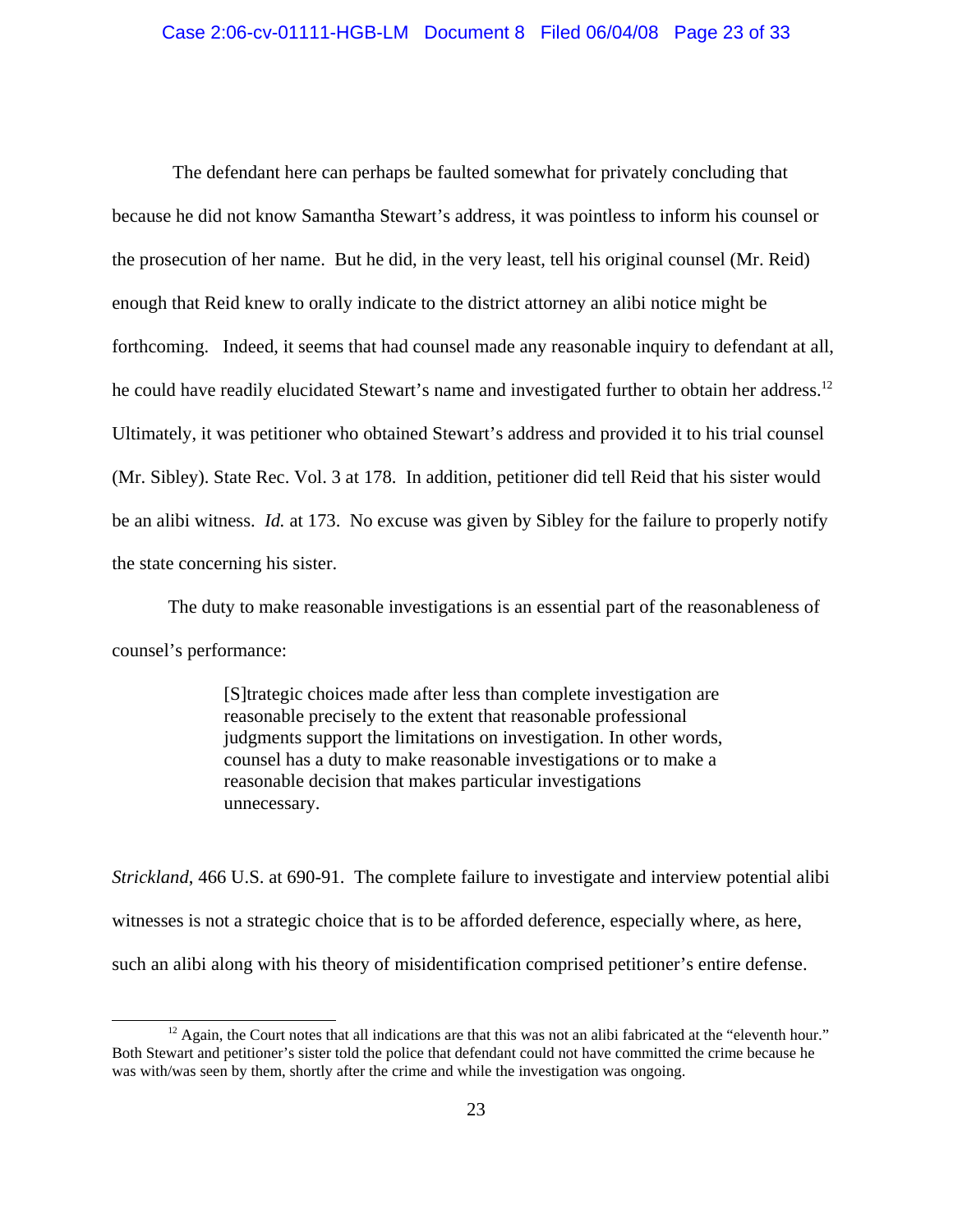*See Bryant v. Scott*, 28 F.3d 1411 (5th Cir. 1994) (finding counsel's complete failure to investigate alibi witnesses fell below standard of reasonably competent attorney practicing under prevailing professional norms). The Fifth Circuit in *Bryant* considered at length counsel's failure to investigate in the specific context of a defendant's alibi defense:

> [A]n attorney must engage in a reasonable amount of pretrial investigation and 'at a minimum, ... interview potential witnesses and ... make an independent investigation of the facts and circumstances in the case.' [*Nealy v. Cabana*, 764 F.2d 1173, 1177 (5th Cir. 1985).] The failure to interview eyewitnesses to a crime may strongly support a claims of ineffective assistance of counsel, *see Gray v. Lucas*, 677 F.2d 1086, 1093 n.5 (5th Cir. 1982) (noting that attorney's failure to investigate crucial witness may constitute inadequate performance), *cert. denied*, [461 U.S. 910 (1983)], and when alibi witnesses are involved, it is unreasonable for counsel not to try to contact the witnesses and 'ascertain whether their testimony would aid the defense.' [*Grooms*, 923 F.2d at 90].

*Bryant*, 28 F.3d at 1415. Here, this Court can discern nothing in the record that indicates counsel made any effort to contact petitioner's alibi witnesses, or make any independent investigation into the facts and circumstances of the case.<sup>13</sup>

The State argues that "[s]ince counsel stated that he had only just become aware of the existence of an alibi defense, it cannot be said that he was deficient in failing to provide notice." Rec. Doc. 6 at 5. However, this reasoning ignores that petitioner's counsel in this case included more than one attorney, each with the Office of the Public Defender. It is not only the performance of the attorney who ultimately (and apparently on short notice) represented petitioner at trial that is at issue. Indeed, it was petitioner's original attorney who knew from

<sup>&</sup>lt;sup>13</sup> Petitioner claims in his petition that "Counsel conceded that he relied exclusively on the investigative work of the State and based his own pretrial 'investigation' on assumptions divined from a review of the State's files." Rec. Doc. 15 at 21. While there is little in the record that causes the Court to doubt petitioner's assertion, petitioner does not cite to any specific "concession" by counsel in the record, and the Court can not find one.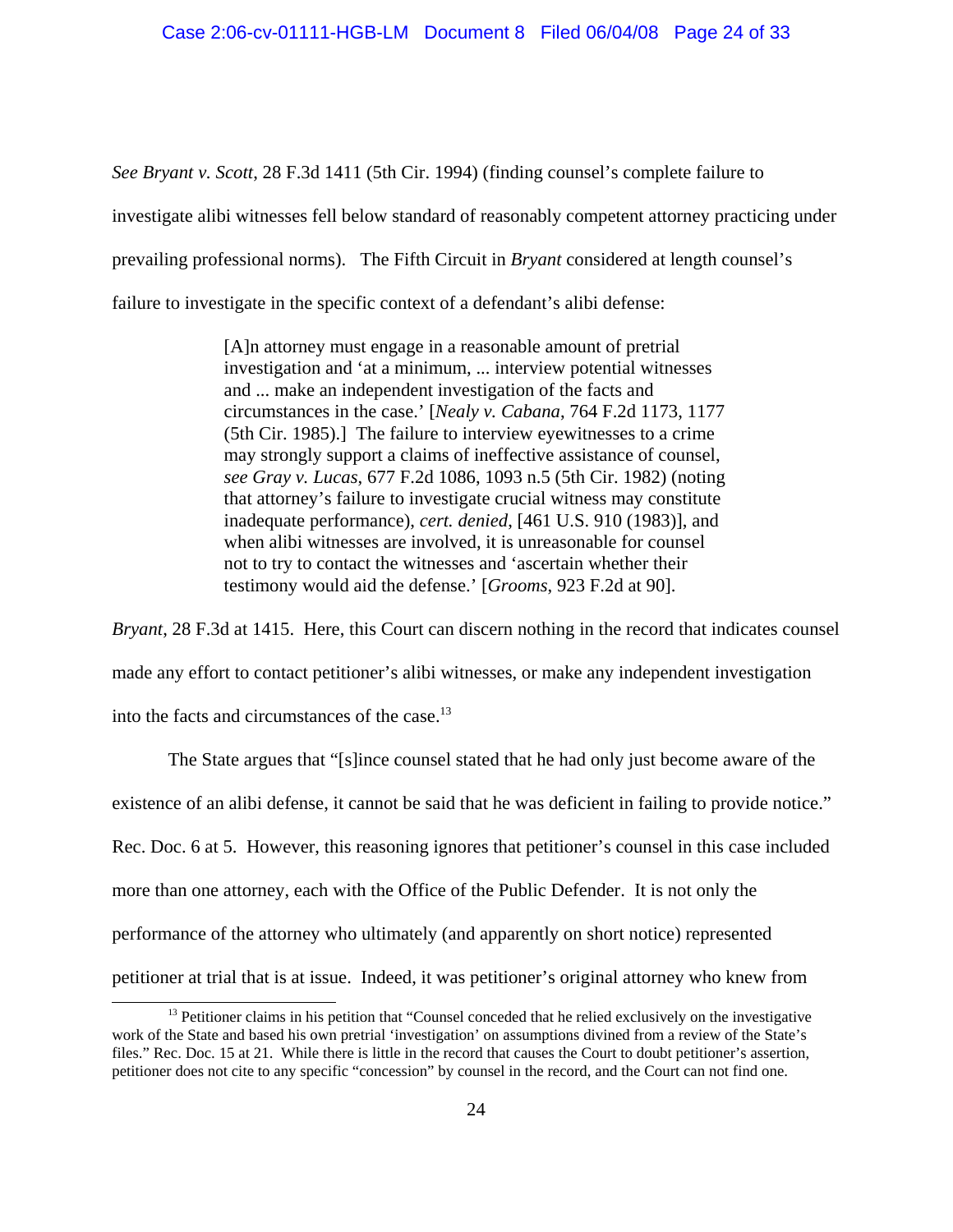# Case 2:06-cv-01111-HGB-LM Document 8 Filed 06/04/08 Page 25 of 33

petitioner of potential alibi witnesses, but made no effort to investigate, and it was he who failed to provide the notice-of-alibi in a timely fashion. (Any such notice would have been untimely it was due sometime in June of 1999 - well before Sibley took over. *See* Minute Entries, State Rec. Vol. 3 at 4-6.) Both attorneys can be faulted for failing to coordinate and communicate about the course of the preparation for trial prior to Sibley taking over the case. Indeed, petitioner's counsel for the purposes of the Sixth Amendment was the Office of the Public Defender and not any one attorney in particular. The Office failed to make reasonable investigations, and failed to give notice of petitioner's alibi witnesses until the day of trial.

Furthermore, the state's argument wholly fails to account for the failure to notify the prosecution regarding petitioner's sister. At the hearing on the morning of trial, Sibley stated that petitioner had told Reid that his sister would be an alibi witness but provided no explanation for why neither he nor Reid provided notice that she would testify as an alibi witness on petitioner's behalf. Again, petitioner surely knew her address; she stated that he lived with her.

The Court finds that petitioner has demonstrated that his counsels' performance, because of their failure to investigate his potential alibi and to notify the prosecution of such alibi, fails to meet the constitutional minimum guaranteed by the Sixth Amendment.

## *F. Harmlessness and Prejudice*

As noted above in the discussion of the trial court's constitutional error in precluding the alibi testimony of Mammie Lee Gails and Samantha Stewart, a violation of a defendant's right to present witnesses on his own behalf does not constitute reversible error if such error was harmless. *Mitzell*, 88 F.3d at 295. On federal habeas review, the Court must determine whether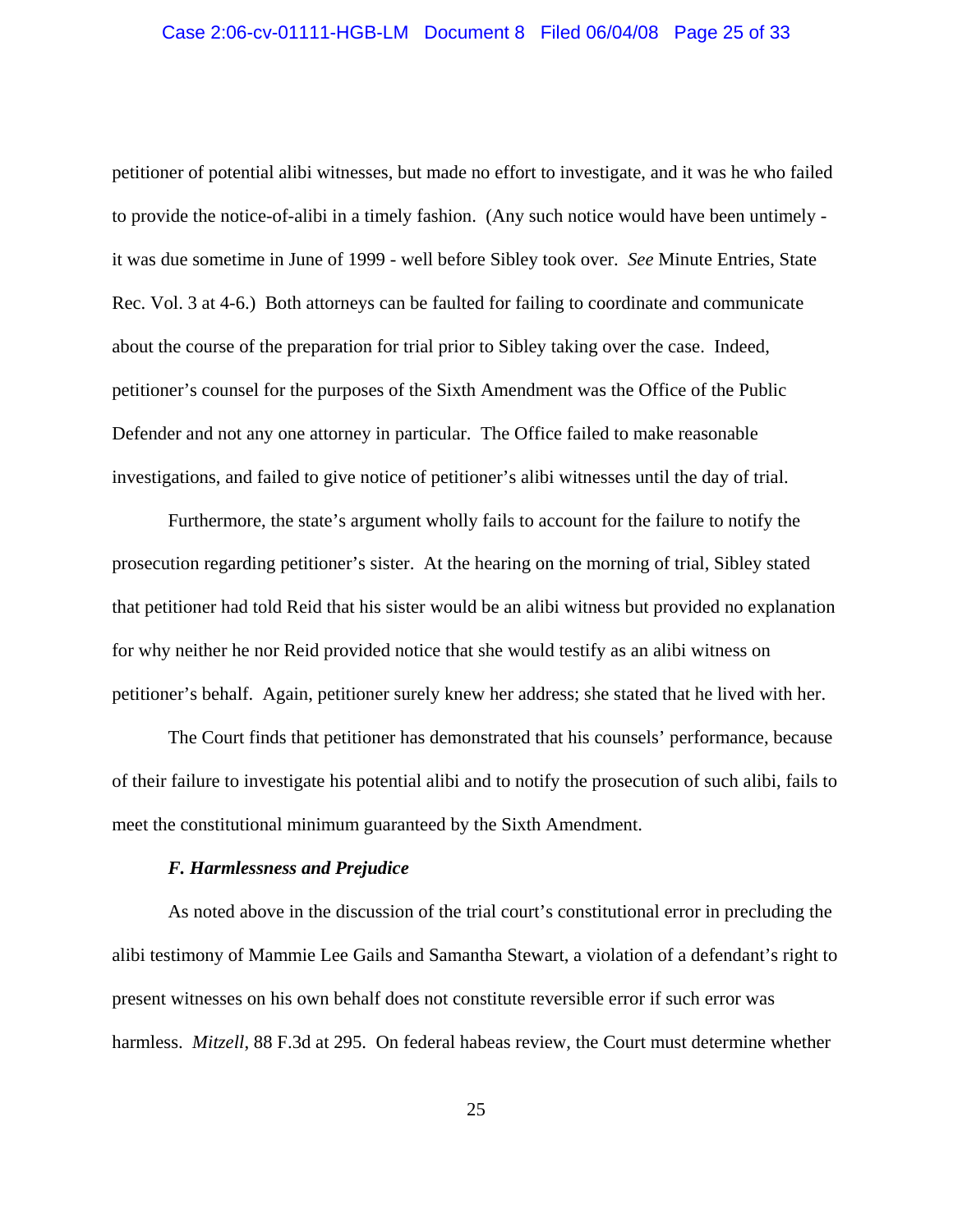# Case 2:06-cv-01111-HGB-LM Document 8 Filed 06/04/08 Page 26 of 33

the constitutional error had a "substantial and injurious effect or influence on the jury's verdict." *Brecht v. Anderson*, 507 U.S. 619, 623 (1993).<sup>14</sup> This standard is "more forgiving" to the state criminal process than that elucidated in *Chapman*. *Fry*, 127 S.Ct at 2325. *Chapman* holds that on direct review of an error in a state criminal proceeding by a higher state court, the prosecution must prove that the error was harmless beyond a reasonable doubt. 386 U.S. at 24. The Supreme Court refined the *Brecht* standard in *O'Neal v. McAninch*, 513 U.S. 432 (1995), holding that where a federal habeas court reviewing a state court error for harmlessness is in "grave doubt" about whether or not such error had a substantial and injurious effect or influence on the jury's verdict, the petitioner must win. *Id*. at 436; *see also Tucker v. Johnson*, 242 F.3d 617, 629 (5th Cir. 2001) (quoting *Woods v. Johnson*, 75 F.3d 1017 (5th Cir. 1996)).

In addition, the Court must also determine whether petitioner has made a showing of prejudice under his ineffectiveness of counsel claim. That is, whether in the context of the total trial, but for counsels' errors, there is a reasonable probability that the ultimate result would have been different, and that confidence in the reliability of the verdict is undermined. *See Little*, 162 F.3d at 860-61. The Eighth Circuit has held that, in a case involving constitutionally defective performance of counsel for failure to provide alibi notice, prejudice can be shown "by demonstrating that the uncalled alibi witnesses would have testified if called at trial and that their testimony would have supported [defendants'] alibi." *Grooms*, 923 F.2d 88. A showing of prejudice under such a test would readily be met by petitioner in this case; both of the witnesses

<sup>&</sup>lt;sup>14</sup> The Supreme Court recently clarified, against a backdrop of significant confusion among the federal courts of appeals, that this harmlessness standard, and not a standard based on the combination of that set forth in *Chapman v. California*, 386 U.S. 18 (1967) and in 28 U.S.C. § 2254(d)(1), still applies to federal collateral review of constitutional errors in state courts, post-AEDPA. *Fry v. Pliler*, -- U.S. --, 127 S.Ct. 2321, 2325 (2007); *see Burbank v. Cain*, 2007 WL 2809996 (E.D. La., 9/24/2007) (Berrigan, J.).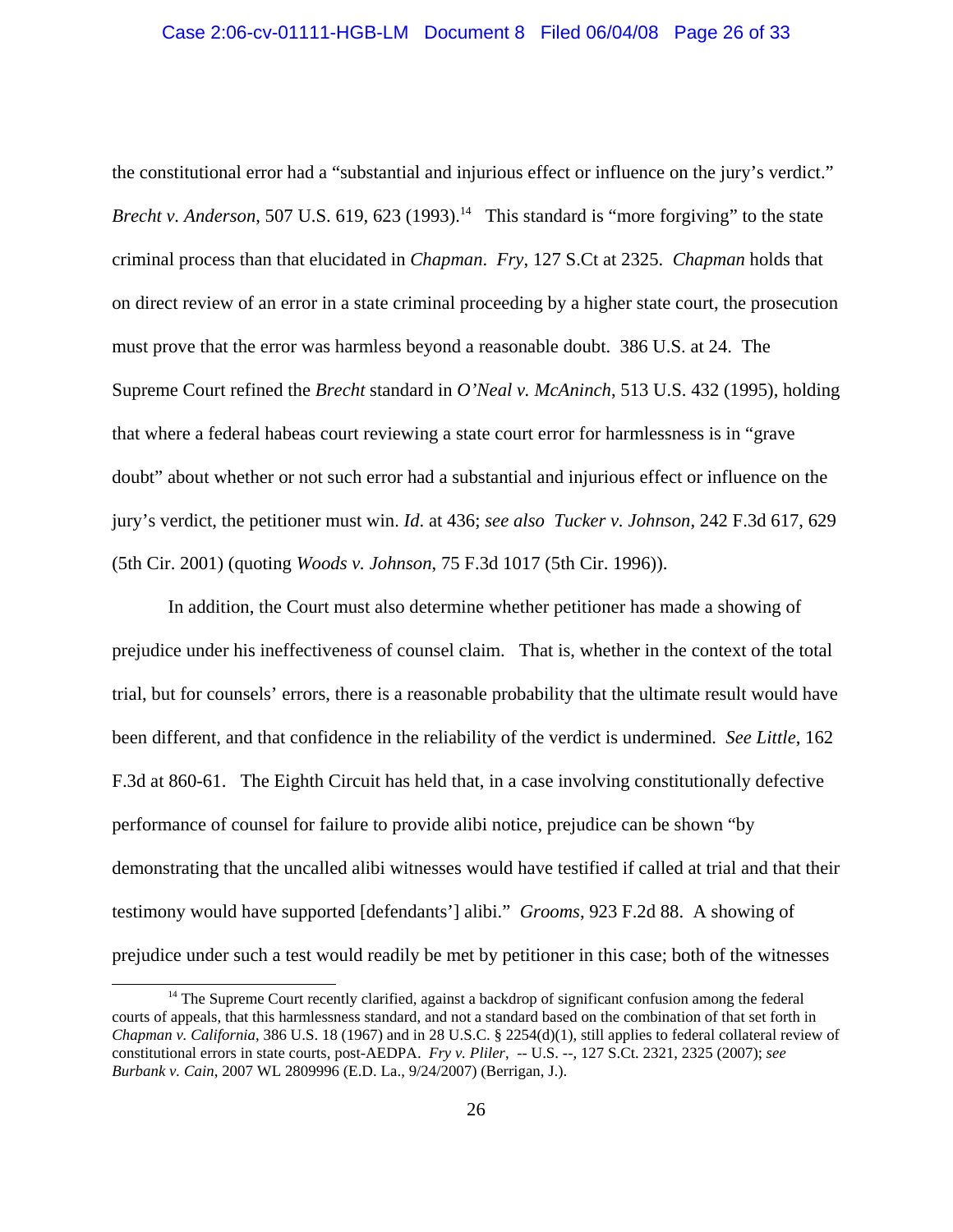# Case 2:06-cv-01111-HGB-LM Document 8 Filed 06/04/08 Page 27 of 33

were present at trial, and did in fact testify, though they were restricted from any testimony concerning alibi. And all indications are that they would have testified in support of petitioner's alibi (see discussion below). However, this test, by itself, does not take into account the place of the alibi witnesses' testimony in the context of the entire trial.<sup>15</sup>

The two inquiries, whether the trial court's error in precluding alibi testimony was not harmless, and whether the constitutional deficiency in counsel's failure to investigate alibi witnesses and give notice of such witnesses were prejudicial, will be substantially the same in this case.16 Without either the trial judge's error or counsel's deficiency, petitioner would have presented alibi witnesses who would have testified that he could not have committed the crime. In order to determine whether these witnesses absence had a substantially and injurious effect on the outcome, or whether there is a reasonable probability that the ultimate result would have been different had they testified, the Court must examine the likely impact of their testimony in the context of the state's entire case.

The Court summarized the evidence presented by the state at trial in its discussion of petitioner's insufficiency of the evidence claim, above. The petitioner was identified by two eyewitnesses at trial, the victims of the robbery, Brantley and Duhe. Though the Court notes the

<sup>15</sup> Although the leading Fifth Circuit opinion, *Bryant*, cited *Grooms* favorably multiple times, there the court remanded to the district court for a determination of whether counsel's defective performance prejudiced the defendant's case. 28 F.3d at 1419-20. Under the *Grooms* test, the Fifth Circuit would likely have been able to determine that the defendant was prejudiced, without remand. The fact that it did not suggests that it envisioned a fuller consideration of the total context of the trial, beyond merely whether the witnesses would have testified and whether there testimony would have been favorable to the defendant.<br><sup>16</sup> The Seventh Circuit has applied the *Brecht* standard as the prejudice test in its consideration of an

ineffectiveness of counsel claim under *Strickland* on federal habeas review. *Taylor v. Bradley*, 448 F.3d 942, 950 (7th Cir. 2006). The Court need not, and does not, make a determination that the tests are legally equivalent; it only notes that the factors relevant to each test and their application in this case are substantially the same.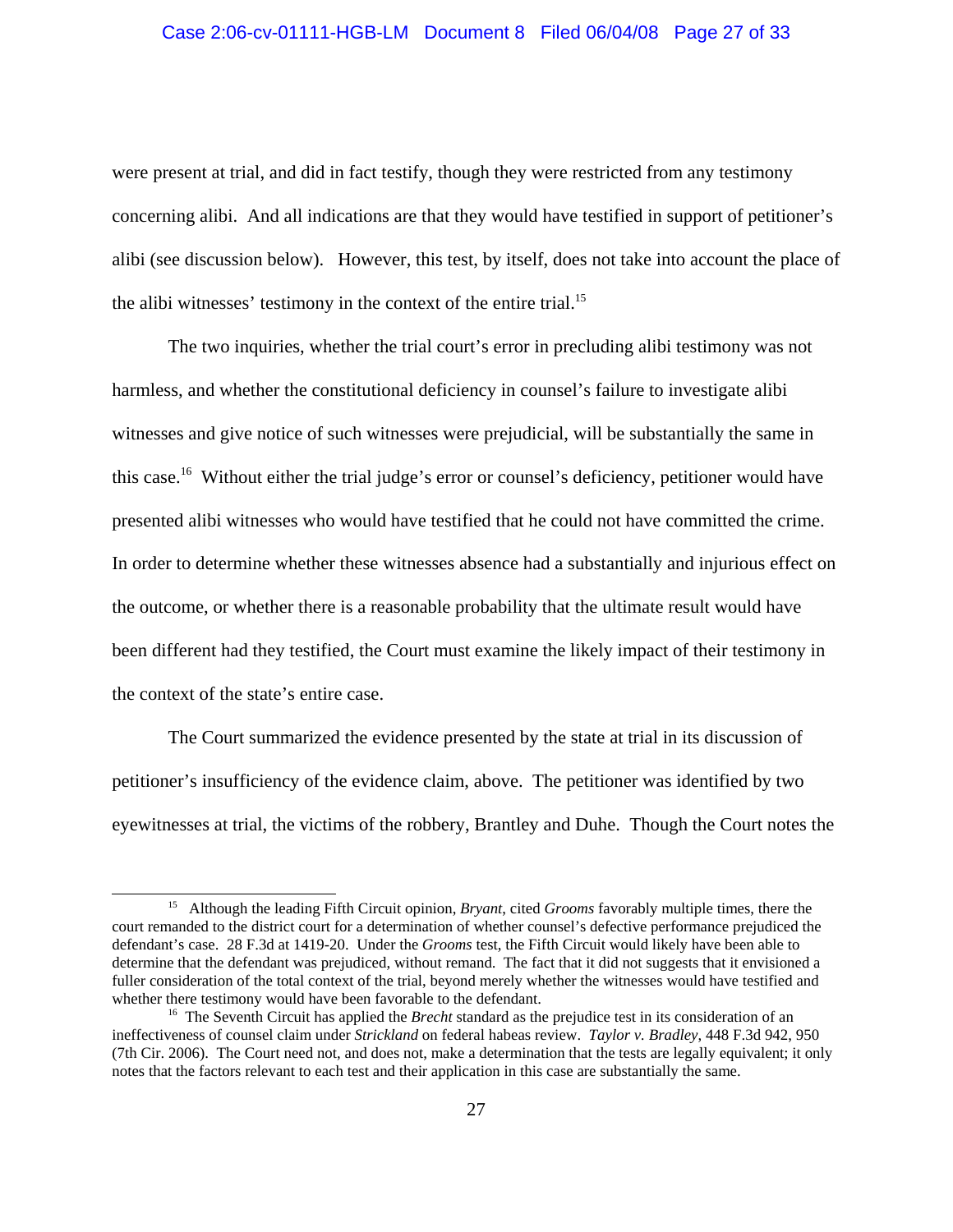now generally-accepted weaknesses that often mar eyewitness identification, $17$  in this case there are some factors that tend to support the reliability of the identifications. The two victims independently, and rather quickly, identified petitioner's photograph when shown a lineup in which it was first included.<sup>18</sup> The police included petitioner's photograph as the result of investigation which connected him to a car that matched the description of one that was seen by two other witnesses in the vicinity of the robbery very soon after it occurred.<sup>19</sup>

<sup>18</sup> This factor, however, does implicate the possible impact of the "feedback factor" noted by the Fifth Circuit in Moore and discussed in the literature cited above, note 16.

<sup>19</sup> In his insufficiency of the evidence claim, petitioner raises the question of the accuracy of the witnesses' description of the offender. He states, "[t]he witnesses [sic] initial description was of a black male, 5'7" tall and weighing 175 pounds to the contradiction of a black male 6'1" and between 160-200 lbs. The discrepancy between the witness' description and the reality of defendant's stature is significant. Essentially, none of the eyewitnesses guessed at the correct height and weight of the defendant even though he was allegedly no more than three feet from the victims." Rec. Doc. 1 at 13. It is not clear from the record how tall and large petitioner actually was at the time of the trial (and the Court cannot tell if he is suggesting he is taller or shorter than the various descriptions given, though would guess he is suggesting he is generally taller than the descriptions given). Duhe testified that he had initially described the robber as "around 5'10" or 5'9"." State Rec. Vol. 4 at 262. He recalled providing the officer with a weight of 200 lbs. *Id.* Officer Johnson, who first took a description from the victims just after the robbery,

<sup>&</sup>lt;sup>17</sup> See e.g., U.S. v. Wade, 388 U.S. 218 (1967) ("The vagaries of eyewitness identifications are well-known; the annals of criminal law are rife with instances of mistaken identification."); *U.S. v. Moore*, 786 F.2d 1308, 1312 ("Expert testimony on eyewitness reliability is not simply a recitation of facts available through common knowledge. Indeed, the conclusions of the psychological studies are largely *counter-intuitive,* and serve to "explode common myths about an individual's capacity for perception …" For example, it is commonly believed that the accuracy of a witness' recollection increases with the certainty of the witness. In fact, the data reveal no correlation between witness certainty and accuracy. Similarly, it is commonly believed that witnesses remember better when they are under stress. The data indicate that the opposite is true. The studies also show that a group consensus among witnesses as to an alleged criminal's identity is far more likely to be inaccurate than is an individual identification. This is because of the effect of the "feedback factor," which serves to reinforce mistaken identifications") (internal citation omitted); *see* Jules Epstein, *The Great Engine That Couldn't: Science, Mistaken Identifications, and the Limits of Cross-Examination*, 36 STETSON L. REV. 727 (Spring 2007) (reviewing the scientific literature on the limitations on the reliability of eyewitness identification and legal acceptance of same, and discussing the limits of cross-examination to expose mistaken identification); *see generally* Wayne T. Westling, *The Case for Expert Witness Assistance to the Jury in Eyewitness Identification Cases*, 71 OR. L. REV. 93, 99-100, n.42-43 (Spring 1992) (collecting scientific and legal books and articles calling into question the basic human beliefs about the reliability of eyewitness testimony). By noting the scientific research and legal acceptance of the frequent unreliability of eyewitness identifications, the Court does not comment on the particular photo or in-court identification procedures or circumstances of this case. The petitioner does not raise claims related to the procedures here, and defense counsel did not seek to introduce expert testimony on the reliability of the eyewitness identifications at trial, although he does argue generally in his claim of insufficient evidence that the victims' eyewitness testimony is unreliable. In this case, the jury was simply unable to even weigh the accuracy of the eyewitness identifications against the credibility of petitioner's alibi defense because his witnesses were precluded from giving alibi testimony.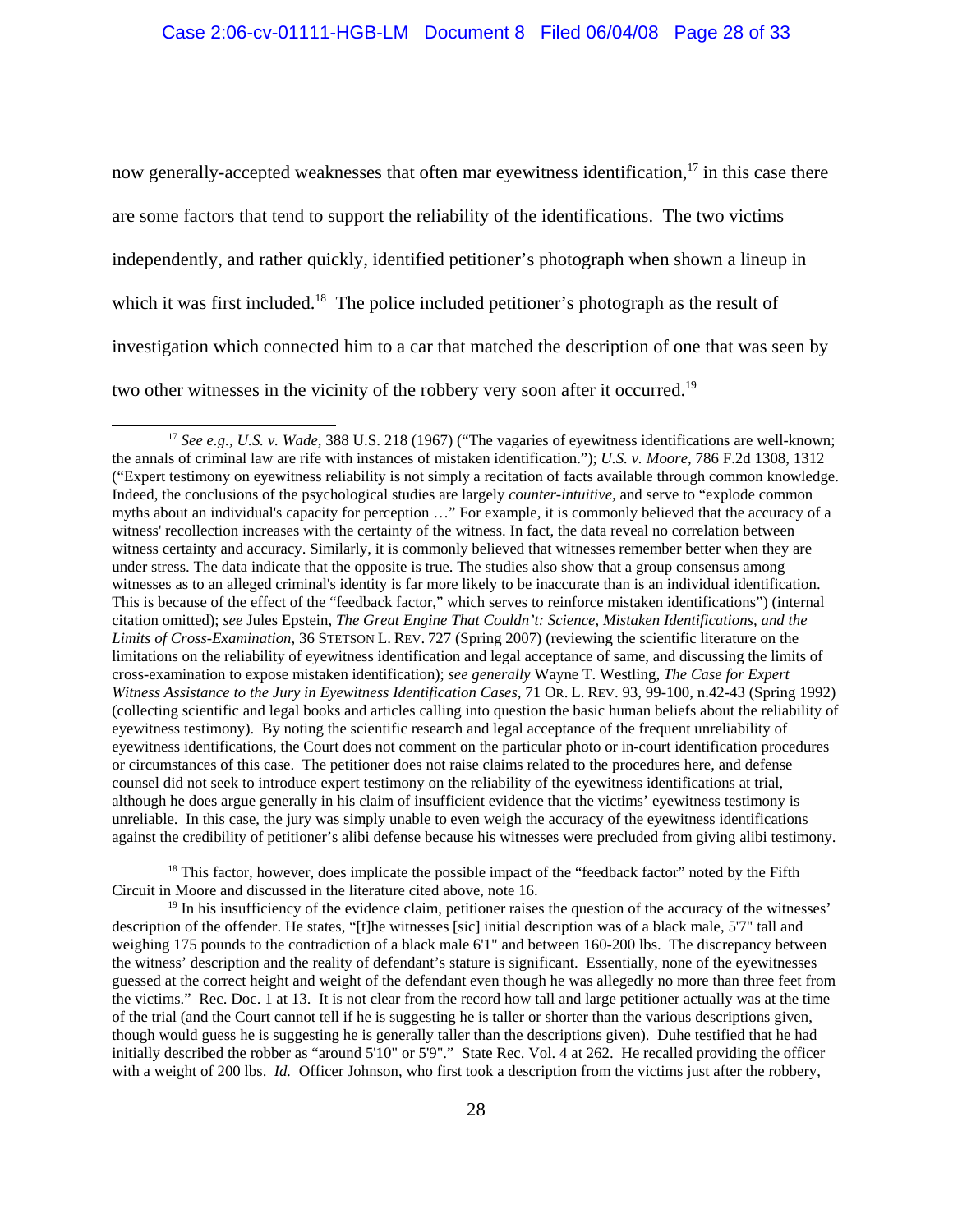However, no physical evidence was presented that tied petitioner to the robbery. In addition, there was some inconsistency between the description of the man seen running from the area of the robbery to the car and that given by the victims. The perpetrator was wearing panty hose over his face, albeit light in color, when the robbery itself occurred and he was closest to the victims. As noted in note 18, above, there was at least some discrepancy between the descriptions given initially by the witnesses immediately after the crime was committed and those given at trial. Petitioner was not himself the owner of the vehicle that matched the description of the one seen leaving the campus; the owner was apparently the girlfriend of a man who was a friend of the petitioner. State Rec. Vol. 4 at 340-41. Thus not only is petitioner's relationship to this car somewhat attenuated, it is also clear that other persons besides the owner had some access to it.

Although the Court has concluded that the evidence presented at trial by the state was sufficient to sustain a conviction under *Jackson v. Virginia*, it would not describe the case against petitioner as overwhelming. On the other hand, it is impossible to tell how convincing

testified that both victims gave him a description of a black male, five foot eight. *Id.* at 313, 315-16. He testified that Duhe additionally stated that the robber was "approximately 170 pounds." *Id.* at 313, 316. Broussard could not tell how tall the individual was he saw running to the car. *Id.* at 283. Curiously, Lambert testified that the man he saw run from the direction of the crime was "way taller than me. He was about around six foot, I would have to say." State Rec. Vol. 4 at 292. Just minutes later, on cross-examination, and with no explanation for the discrepancy, Lambert stated that the man he saw running "looked fairly - he looked around my height, around 5'10"." *Id.* at 302. As it is not clear from the petition or the record how tall petitioner actually is, and thus, how great the discrepancy, if any, there is between his height and that reported by the victims immediately after the incident, the Court cannot comment on the significance of any possible discrepancy, and does not take it into account in evaluating harmlessness and prejudice. However, if it is true that petitioner is significantly taller than the description given, that would only serve to weaken the state's case, and increase the prejudice suffered by petitioner by his inability to offer the alibi testimony of Gails and Stewart, in that their testimony might have been rendered more believable. (Although the Court cannot determine how tall petitioner actually is from the record, it assumes that petitioner's height was a fact readily discernable by the jurors at trial, as he was present before them.) The discrepancy between the description initially given by Duhe and Brantley, and the one at least Duhe recalled giving to Officer Johnson when he testified at trial, though not large, is apparent from the record.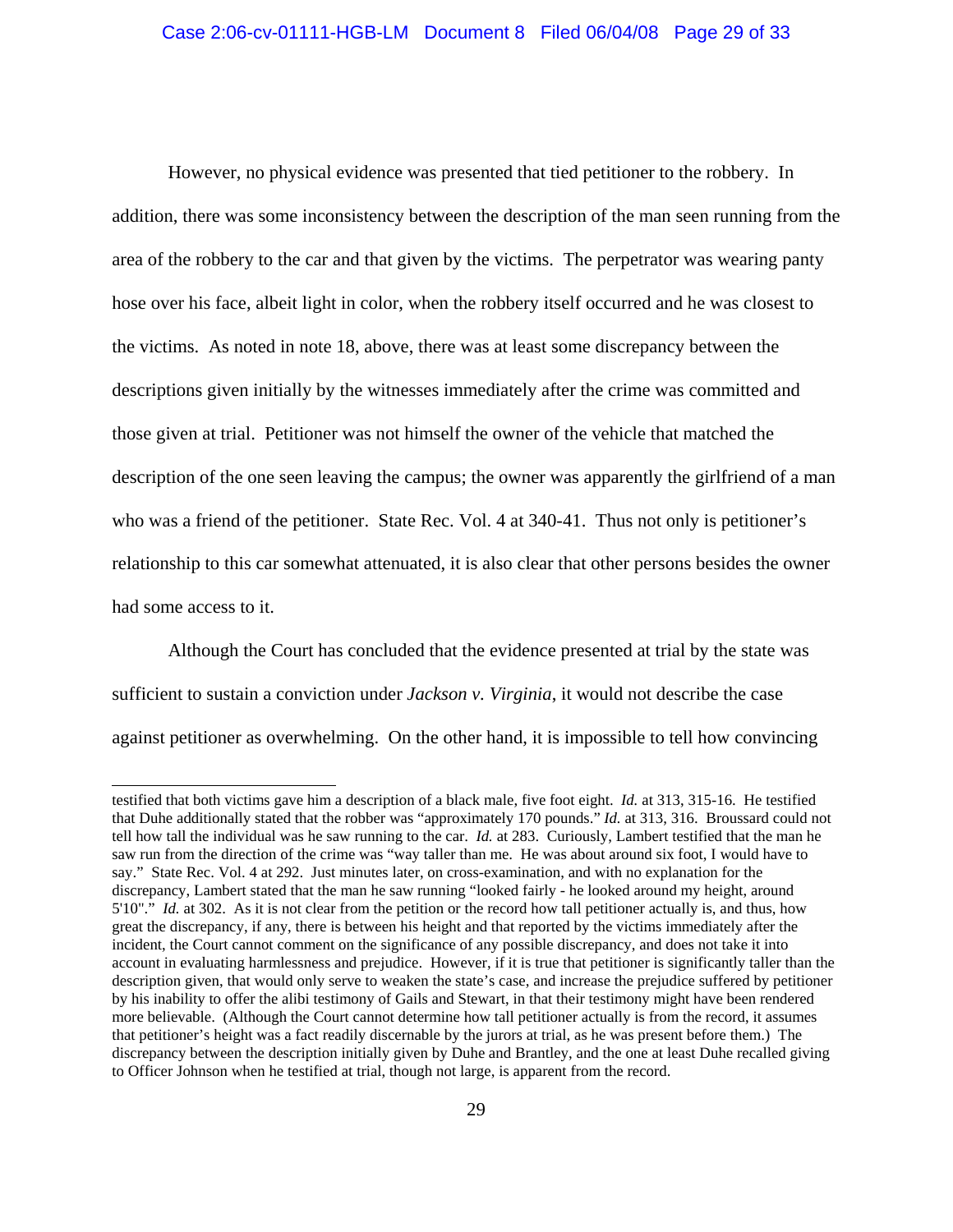the testimony of Gails and Stewart would have been, which is of course the province of the jury. Beyond that, while there is some indication in the record of what the women would have testified to, that indication is limited. Officer Price, the prime investigator of the case, testified that Stewart had come to him on the day petitioner was arrested and told him she was with petitioner every night that week and could not have committed the offense. *Id.* at 351-52. He also testified that Gails, petitioner's sister, had given Price information on another possible suspect, with whom Price said he was never able to meet. *Id.* at 352. Out of the presence of the jury at a bench conference at which the trial judge was attempting to discern the scope of what Gails could testify to (in light of his ruling precluding any testimony concerning alibi), Gails stated that she had left her house at approximately 10:45 or 10:50 on the night of the robbery to go to work, not long before the crime. *Id* at. 398-99. Her brother was still at her house, such that she thought it would have been impossible for him to make it to Southeastern University, where the crime occurred, in time to have been the perpetrator. *Id.* at 398. In addition, as she was leaving she saw Stewart arrive, which would have corroborated Stewart's likely testimony that he was with her at the time of the robbery. *Id.* at 399.

In this case, petitioner's alibi, along with a theory of misidentification, was his entire defense. Unlike in *Mitzell*, where the Fifth Circuit determined that the erroneously precluded testimony would have been cumulative and that therefore the preclusion was harmless, the precluded testimony here was both central and necessary to petitioner's defense of alibi. *Cf. Mitzell*, 88 F.3d at 295. While the jury did hear Price's testimony concerning Gails' and Stewart's statements to him that petitioner could not have committed the crime, this was not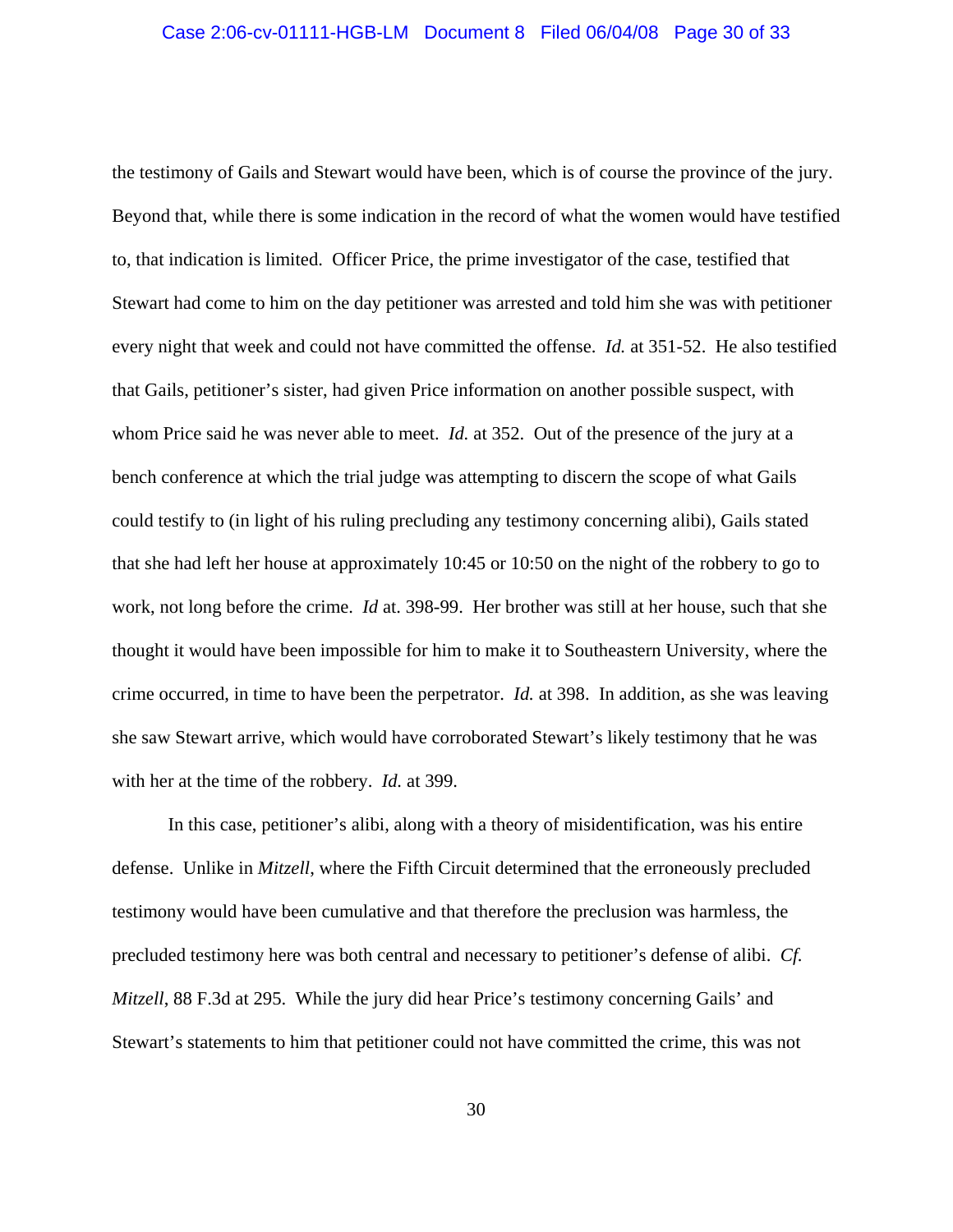admitted as substantive evidence but rather in a description of the course of his investigation. The jury likely viewed the indirect testimony that petitioner's sister and girlfriend did not believe he could have done it as dubious. Indeed, the fact that Price testified that Stewart and Gail had made statements to him regarding petitioner's ability to have committed the robbery likely created an expectation in the minds of the jurors that went unfulfilled when they did not testify as to their version of events. In the end, the jury only knew that they had told Price a story, but did not tell them. There was no explanation for the discrepancy, despite the fact that they both took the stand and testified.<sup>20</sup> This likely undermined, in a subtle way, any credibility that they had.<sup>21</sup> Although the jury may have viewed the testimony of petitioner's sister and girlfriend with skepticism even if they had testified as to alibi, their personal demeanor while testifying, unheard details of their accounts, and any other indications of truthfulness or lack thereof would have been essential to the jury's assessment of their credibility.<sup>22</sup> The Court imagines that in such a case, the witnesses could only have overcome a jury's natural skepticism by proving themselves credible, rather than being presumed so. But this only increases the importance of their live testimony to petitioner's defense.

<sup>&</sup>lt;sup>20</sup> The central thrust of the testimony defense counsel elicited from each of them was that they did not know petitioner to own clothes like those seen on the perpetrator by the victims, and that he had tattoos on his upper arm and chest.<br><sup>21</sup> The trial judge recognized the awkwardness that Price's testimony about Gails' and Stewart's statements

to him, in the absence of their testimony about the basis of those statements, created. State Rec. Vol. 4 at 393-96. He framed it as such: "I can't let [the district attorney] put on evidence and [petitioner] not have an opportunity to challenge that evidence." *Id.* at 394. The prosecutor rightly noted that the defense would not want to impeach the officer's testimony: "To challenge the evidence that the officer said, he would have to come forward and bring witnesses saying what the officer said is not true to challenge it, which would in effect destroy the alibi." *Id.* The trial judge then ruled that he would give defense counsel a "little leeway" as to the two witnesses, only as to what was brought in by the state previously. *Id.* at 396. In the end, the "leeway" amounted to almost nothing at all, and nothing as to alibi testimony. *Id.* at 399.<br><sup>22</sup> Even though Gails and Stewart were disallowed from providing testimony as to petitioner's alibi, they

were both impeached on the basis of bias anyway. State Rec. Vol. 4 at 402, 405-408.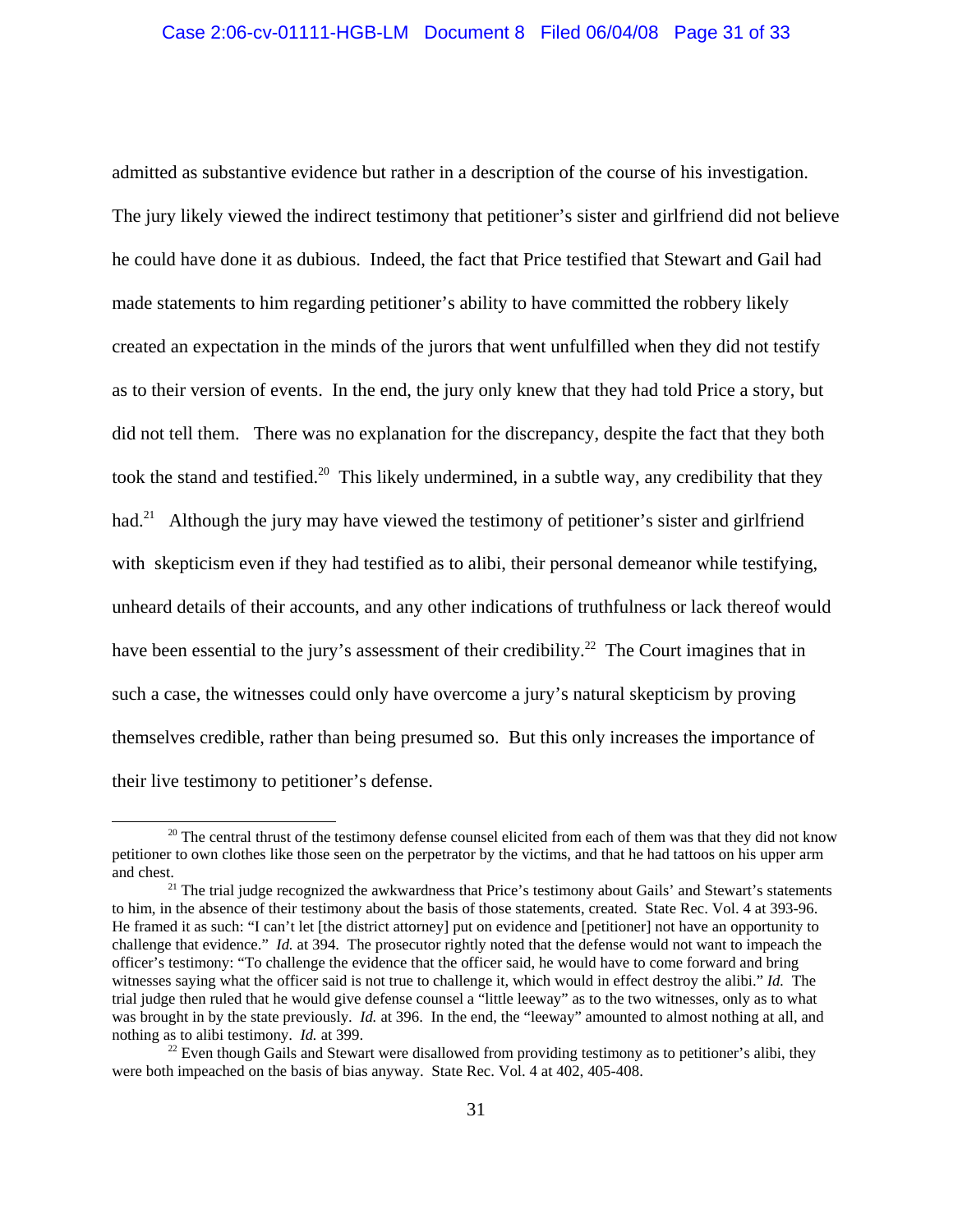The Court notes again that the question before it in determining the harmlessness or prejudice of the errors is not one of sufficiency of the evidence. The *Brecht* Court adopted the harmless error standard from *Kotteakos v. U.S.*, 328 U.S. 750 (1946). *Brecht*, 507 U.S. at 637- 38. Under such a standard, it is not this Court's function to "determine guilt or innocence .... Nor is it to speculate upon probable reconviction and decide according to how the speculation comes out." *Kotteakos*, 328 U.S. at 763. While the Court cannot escape such impressions, they may not be the sole criteria for reversal or affirmance. *Id.* The Court may consider the outcome at trial, but the question is not whether the jury was right or wrong in its judgment, regardless of the error or its effect upon the verdict. *Id.* at 764. Rather, the question is "what effect the error had or reasonably may be taken to have had upon the jury's decision." In other words, the "crucial thing is the impact of the thing done wrong on the minds of other men, not on [the Court's] own, in the total setting." *Id.*

> If, when all is said and done, the conviction is sure that the error did not influence the jury, or had but very slight effect, the verdict and the judgment should stand .... But if one cannot say, with fair assurance, after pondering all that happened without stripping the erroneous action from the whole, that the judgment was not substantially swayed by the error, it is impossible to conclude that substantial rights were not affected. The inquiry cannot be merely whether there was enough to support the result, apart from the phase affected by the error. It is rather, even so, whether the error itself had substantial influence. If so, or if one is left in grave doubt, the conviction cannot stand.

*Kotteakos*, 328 U.S. at 764-65.

This is not a case where the evidence of petitioner's guilt was so overwhelming that the Court can readily conclude the lack of the alibi witness testimony did not have a substantial and